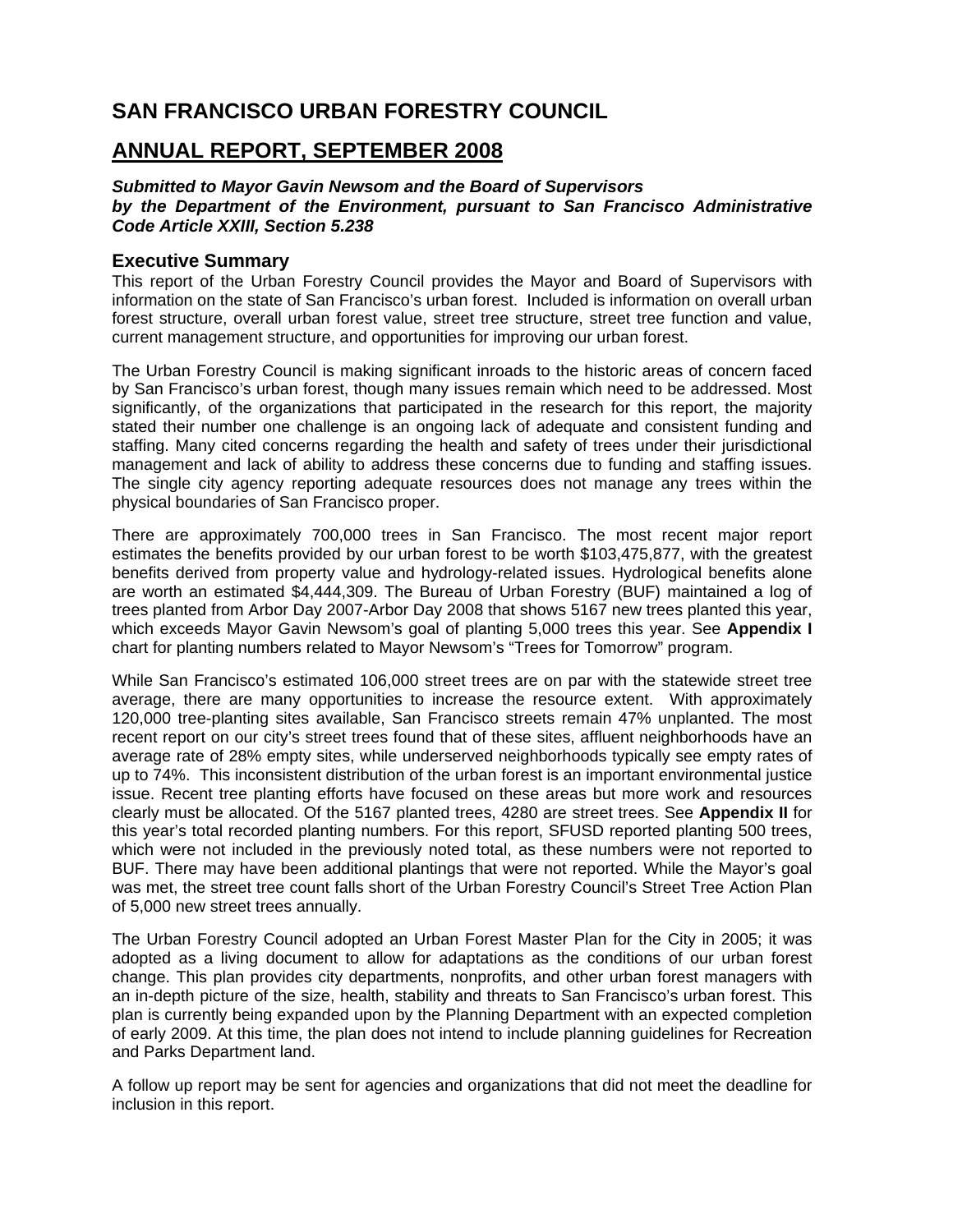## **SAN FRANCISCO URBAN FORESTRY COUNCIL ANNUAL REPORT, SEPTEMBER 2008**

**The San Francisco Bay Area is a vibrant region that will continue to grow. As it grows it should also continue to invest in its tree canopy. This is no easy task, given financial constraints and the trends towards higher density development that may put space for trees at a premium. The challenge ahead is to better integrate the green infrastructure with the gray infrastructure by increasing tree planting, providing adequate space for trees, adopting realistic tree canopy coverage targets, and developing strategies, plans, programs, and municipal assessments to maximize net benefits over the long term, thereby perpetuating a resource that is both functional and sustainable.[1](#page-1-0)**

While current policies and programs are making inroads to the difficulties faced by San Francisco's urban forest, stakeholders continue to contend with many challenges. The management of trees, including raising funds for tree programs, is been split among various city, state, and federal agencies, non-profit groups, and private property owners. The result is an inconsistent tree care system and the historical absence of any comprehensive planning for a sustainable urban ecosystem. Acknowledgement of the need for collaborative plans motivated the completion and adoption of the existing Urban Forest Plan, which in turn prompted the two urban forest planning efforts that are underway. The Planning Department is adapting and expanding the Urban Forest Plan that was adopted by the Urban Forestry Council in 2006. The Planning Department's Urban Forest Plan does not intend to address the estimated 100,000 trees under the jurisdiction of the Recreation and Parks Department.

Mayor Gavin Newsom's continuing support of a five-year citywide effort to increase tree planting to 5,000 trees per year for a total of 25,000 trees, along with the adoption of Pruning Standards for public trees and adoption of the Landmark Tree Ordinance, has helped to increase partnering among urban forest stakeholders. However, an ongoing lack of coordination and funding among urban forestry groups has resulted in limited public involvement with trees and enforcement of existing laws. Consequently, the benefits of the urban forest are still not apparent to all our citizens.

The San Francisco Board of Supervisors passed the Urban Forestry Council Ordinance in 2001 to create an advisory and educational council, whose purpose is to guide the stewardship of San Francisco's trees by promoting a healthy and sustainable urban forest that benefits all San Franciscans while ensuring public health and safety.

As outlined in the Urban Forestry Council Ordinance, the Council is charged with:

- Development and adoption of a comprehensive urban forest plan;
- Educating the public on urban forest issues;
- Developing and adopting tree care standards;
- Identify funding and staffing needs and opportunities for urban forest programs;
- Reporting on the state of the urban forest;

 $\overline{a}$ 

- Helping secure and encourage commitment of adequate resources for tree programs; and
- Facilitating coordination among agencies with tree management responsibilities.

<span id="page-1-0"></span><sup>1</sup> Simpson, J. et al. 2007. *San Francisco Bay Area State of the Urban Forest report*. Center for Urban Forest Research USDA Forest Service, Pacific Southwest Research Station.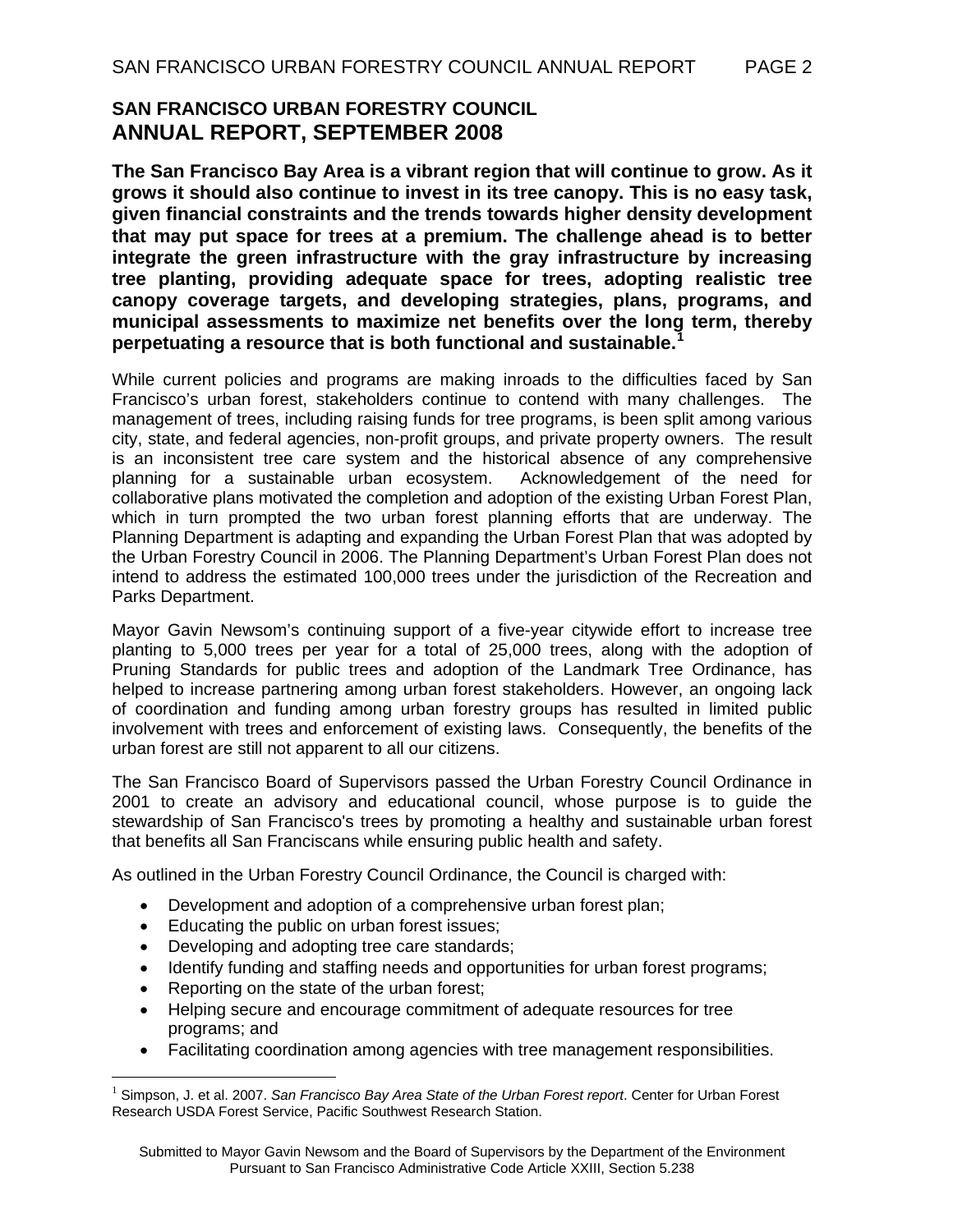To that end, the Council has commissioned the previously mentioned Urban Forest Plan as well as two urban forest inventories in San Francisco: The *Urban Forest Effects Model* (*UFORE*) and the *Street Tree Analysis*. Additionally the UFC has adopted Pruning Standards and a Recommended Street List for the city.

The Urban Forest Plan identifies five major goals and details individual steps to accomplish each of these goals. These goals are:

- 1. Maintain and conserve the existing urban forest.
- 2. Expand the urban forest through new planting.
- 3. Foster a shared set of values about the urban forest through education and action.
- 4. Manage the urban forest in a coordinated, responsible and effective manner.
- 5. Identify sustainable approaches for the funding and implementation of urban forest initiatives.

In addition, the plan identified nine steps as priority action items that require immediate consideration. These Action items are:

- 1. The City of San Francisco should develop a citywide set of standards and best management practices for tree selection, purchase, installation and care.
- 2. The City of San Francisco should protect existing trees from and during development.
- 3. The City of San Francisco should establish a goal of no net loss of trees on public and private property.
- 4. City of San Francisco departments should institute a comprehensive reforestation program in City parks and public institutions.
- 5. The City of San Francisco should allocate and secure funding for tree planting and maintenance from public and private sources including partnerships.
- 6. The City of San Francisco should establish one or more goals for the urban forest and monitor the results periodically.
- 7. The City of San Francisco should update the list of recommended trees.
- 8. Elected and community leaders in San Francisco should implement tree planting programs targeting underserved neighborhoods in order to achieve more environmental equity and accessibility.
- 9. The City of San Francisco should engage the SF Unified School District, Parent Teacher Associations and community groups to develop tree planting and care programs.

Many of these items have subsequently been addressed through the adoption of ordinances, resolutions, plans, and internal city agency polices: development and adoption of San Francisco's Pruning Standards, adoption of the Significant Tree and Landmark tree ordinances, a Tree Protection Plan related to development, and the list of Recommended Street trees.

Continuing work towards partnership and policy adoption among city departments, nonprofits, and other stakeholders is needed to enhance the value of the work that has been completed and to advance the completion of additional priority tasks.

The Planning Department's forthcoming Urban Forest Master Plan will integrate the ideas, information, and vision of the existing Urban Forest Plan into a larger document meant to address future city planning with heightened specificity. The new plan will utilize and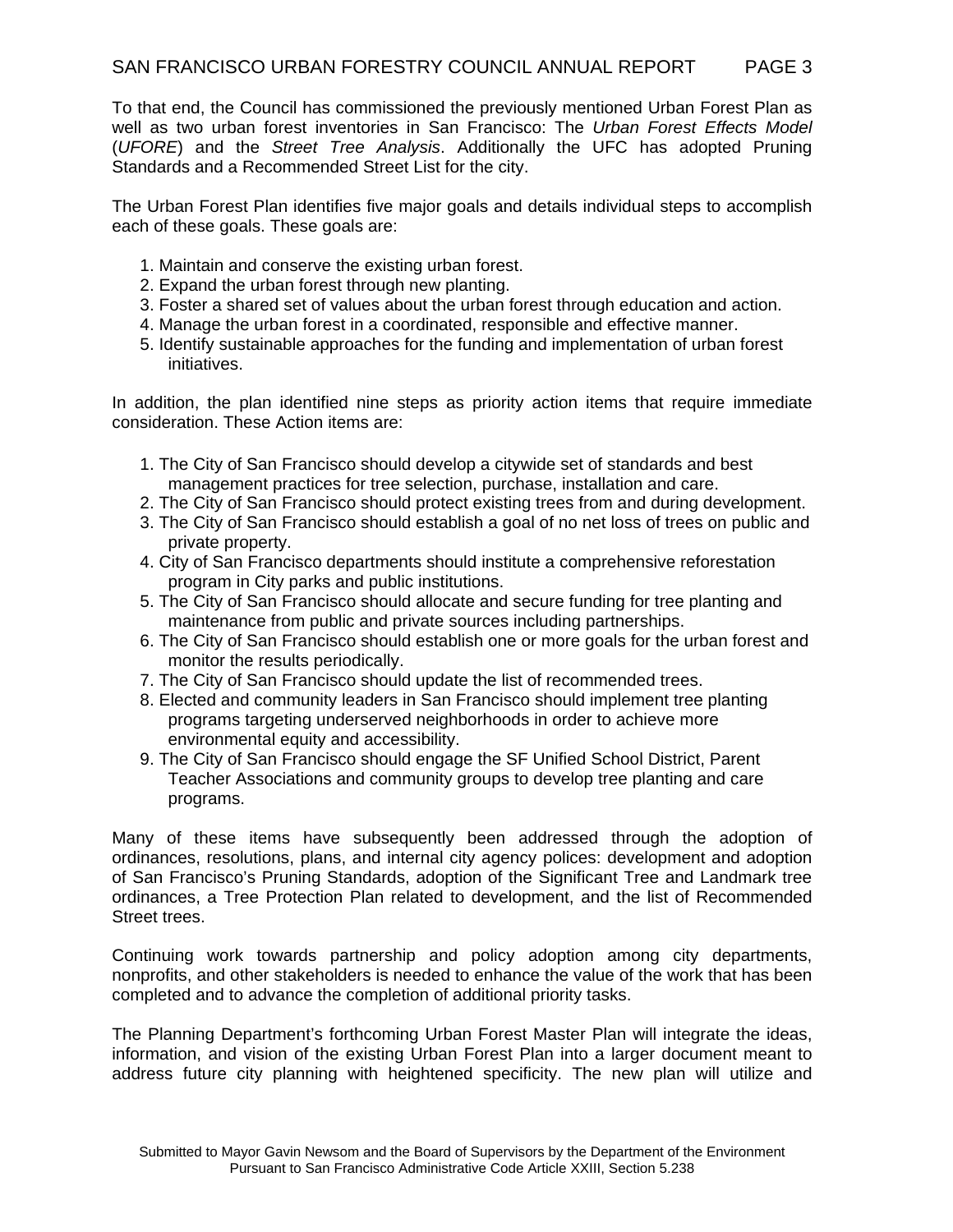integrate other UFC efforts as well, including expansion of the Recommended Street Tree List and incorporation of the adopted Pruning Standards.

There are two current estimates for the number of trees and the percentage of canopy coverage in San Francisco. The 2005 *UFORE* report suggests canopy coverage of 11.9% with 669,000 trees; while the 2007 *San Francisco Bay Area State of the Urban Forest Report* estimates canopy coverage of 16.1%. These reports used differing methodologies to gather and quantify data, which can explain the differences in their estimates. To better understand these differences, completion of a second *UFORE* analysis five years after the completion of the original study is recommended. The planning for this second *UFORE* report is currently being discussed among urban forest stakeholders for completion in 2010.

The *UFORE* report surveyed and analyzed the tree population on various land types (e.g. residential, parks, open space, street) across San Francisco by gathering data on sample plots and extrapolating from these samples the overall state and condition of the urban forest. This report found that 51.5% of all the City's trees have a diameter of less than 6" and that of the approximately 115 species, 10 species account for 46.2% of all the City's trees. This shows that many of the City's trees are very young, demonstrating the importance of increasing the level of tree care provided to the few large trees and of providing adequate care to the young trees so that they are able to reach maturity. It is important to note that a diverse population allows reductions to the overall effect of losses due to blights or unusual weather events.

The *State of the Urban Forest Report* utilized remote sensing data to determine the changes in canopy cover and impermeable surfaces in urbanized areas from 1984-2002 by analyzing data sets taken periodically over that set of years. San Francisco had little undeveloped area in 1984 and nowhere to otherwise expand to. While population density has increased, tree canopy coverage has not. This report assumed a 16.4' (5 m) canopy for each tree. Breaking down the 16.1% canopy coverage into a tree estimate based on this sample tree size resulted in a count of 940,002 trees, far higher than the *UFORE* report's 669,000 estimate. In an effort to understand this difference, the report's creators increased the canopy size estimates by 3', to a 19.4' (5.9 m) assumed canopy spread per tree, which reduced the estimated number of trees to 670,000.

The *Street Tree Analysis* (2003) focused on city street trees. As a result, there is data on tree population, age distribution, tree species, tree condition and associated benefits for the entire city.

Additionally the Council's social survey of 1100 city residents helped to gain perspective on public opinion of urban trees. The survey found that while the majority of residents believe that there are too few trees on their own streets they're satisfied with the general condition of open space and street trees, and supportive of dedicated and stable funding for urban trees.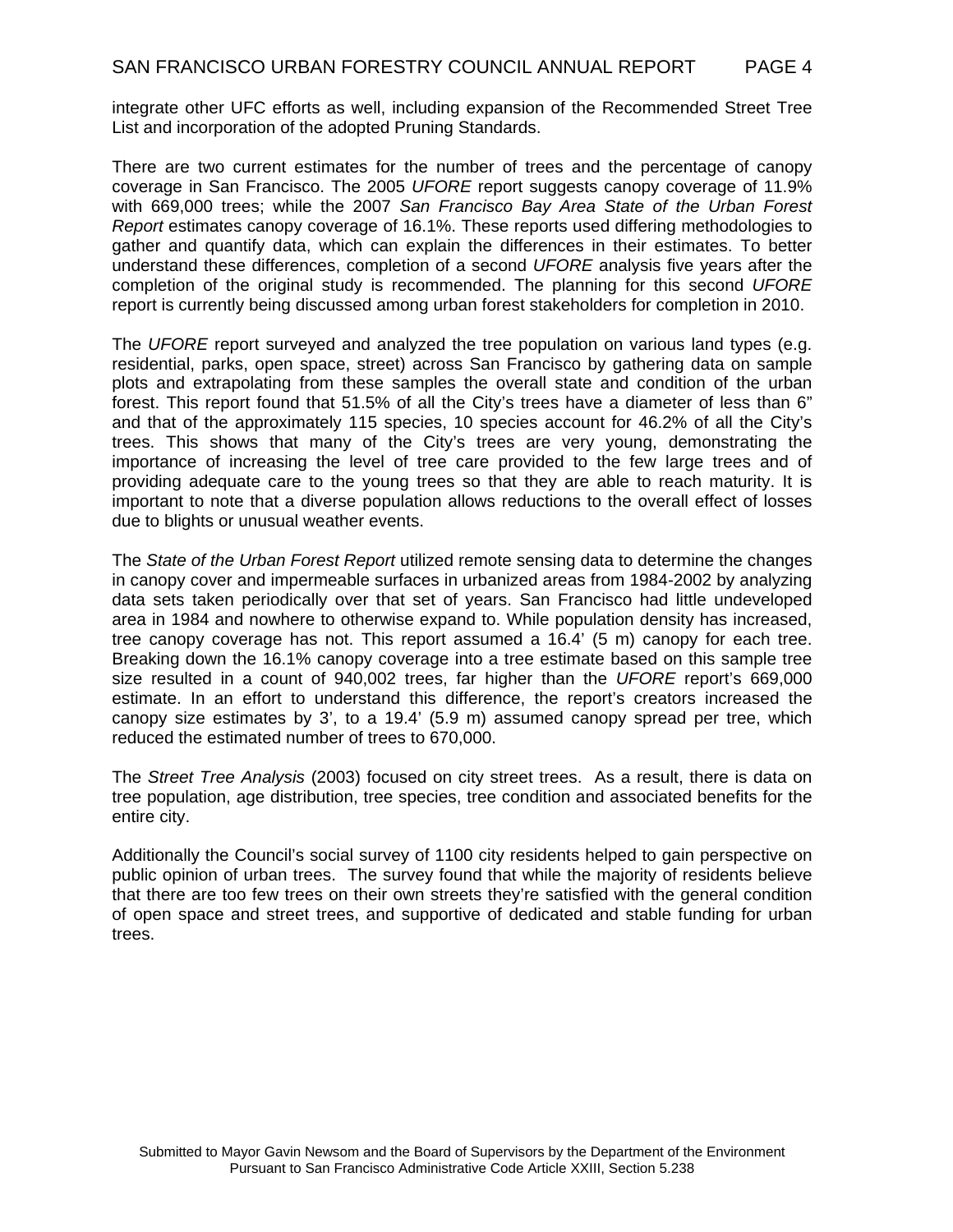The 2008 Annual Report intends to describe the current state of urban forest management in San Francisco and is divided into the following four sections:

#### **I. i. Total Tree Structure**

#### **ii. Total Tree Function and Value**

Looking at all trees in the city, how many trees do we have? How are they distributed? How healthy are they?

What are the benefits associated with these trees and how much are they worth?

#### **II. i. Street Tree Structure**

#### **ii. Street Tree Function and Value**

How many street trees do we have? How healthy are they? What are the benefits associated with these trees and how much are they worth?

#### **III. Urban Forestry Management and Funding**

Which agencies have jurisdiction over each portion of the resource and how well is the resource managed?

### **IV. Urban Forest Policies**

What initiatives has the Council worked on?

### **Agencies and Organizations that chose to participate in the 2007-2008 UFC Annual Report survey:**

California Department of Forestry and Fire Department of Public Health through- San Francisco General Hospital Laguna Honda Hospital Department of Public Works Friends of the Urban Forest Golden Gate National Recreation Area Public Utilities Commission San Francisco Port Authority San Francisco Municipal Transportation Agency San Francisco Airport San Francisco Unified School District University of California at San Francisco

#### **Agencies and organization that chose to not participate:**

City College of San Francisco San Francisco Housing Authority San Francisco Planning Department Presidio Trust Recreation and Parks Department Redevelopment Treasure Island Development Authority

A follow up report may be sent for agencies and organizations that are not included in this report, if these agencies provide reporting information to the UFC.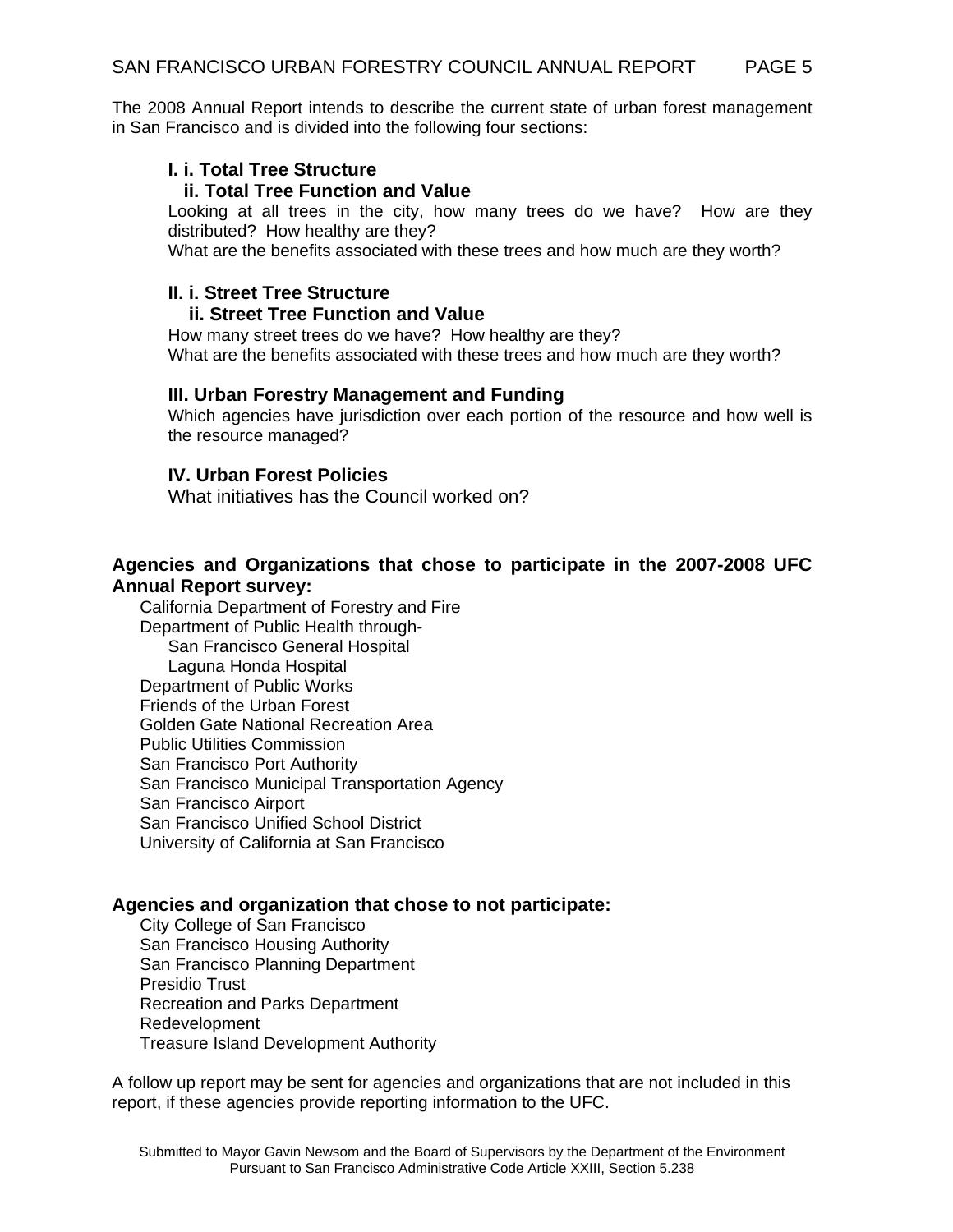## **I. i. Total Tree Structure: What do we have?**

#### **1. Numbers, Diversity, Age, Health**

Both of the most recently created reports detailing San Francisco's urban forest and its benefits offer an estimate to the number of trees in the city and the level of canopy coverage. They also individually offer information that the other report is unable to.

The first comprehensive survey of San Francisco's urban forest includes trees in street rightof-ways, backyards, parklands, and other open space. The *Urban Forest Effects Model*  (*UFORE*) analyzed field data collected throughout San Francisco to provide an overview of the urban forest. The subsequent data analysis describes the economic, ecological and social benefits of trees. The report includes information on canopy cover, tree species, tree size, available planting locations, and economic values for ecosystem services.

The *UFORE* study states that:

- San Francisco has 669,00 total trees (both public and private).
- The tree canopy cover is 12%.
- 51% of trees are less than 3 inches in diameter at breast height (DBH).
- The most common tree species throughout the city are blue gum (*Eucalyptus globulus*), Monterey pine (*Pinus radiata*), Monterey cypress (*Cupressus macrocarpa*), karo (*Pittosporum crassifolium*) and Chinese privet (*Ligustrum sinense*).

The *UFORE* model indicates that San Francisco has a large number of small and young trees. In order for these young trees to reach a mature size with good health and structure, they will need consistent care. As well, we need these small trees to replace large aging trees that are declining. Many cities encounter this situation, which requires long-term planning and sustainable funding.

Another aspect of the *UFORE* report is biodiversity. The data collection for *UFORE* included 104 tree species. In fact, San Francisco has 115 known tree species, which was previously measured by a USDA Forest Service street tree study. The top ten most common species comprise 57% of the total tree population. Increasing the population distribution over more tree species would result in a more resilient urban forest. In the event of pest or disease outbreak that targets a certain tree species, the presence of many unaffected tree species would allow the forest to persist and recover.

Based on the existing tree distribution, the *UFORE* report identified two potential pest problems: Asian longhorned beetle (*Anoplophora glabripennis*) and gypsy moth (*Lymantria dispar*). The Asian longhorned beetle is a recently introduced invasive insect that infests hardwood trees. Chicago, New York and Toronto have dealt with the beetle by removing thousands of these trees and restricting the species for new plantings. The gypsy moth is an established pest in the eastern United States. A robust and diverse urban forest is the best defense against these insects while it also contributes to wildlife habitat and resident satisfaction. Recent tree planting projects have made efforts to incorporate ecological considerations, such as ecological linkages and ecological place.

A second comprehensive study, The *San Francisco Bay Area State of the Urban Forest Report***,** was completed in December of 2007. This report was created by extrapolating information from remote sensing data. The study includes information on the changes to the impervious surfaces in urbanized regions of the Bay Area and increases to the urban extant.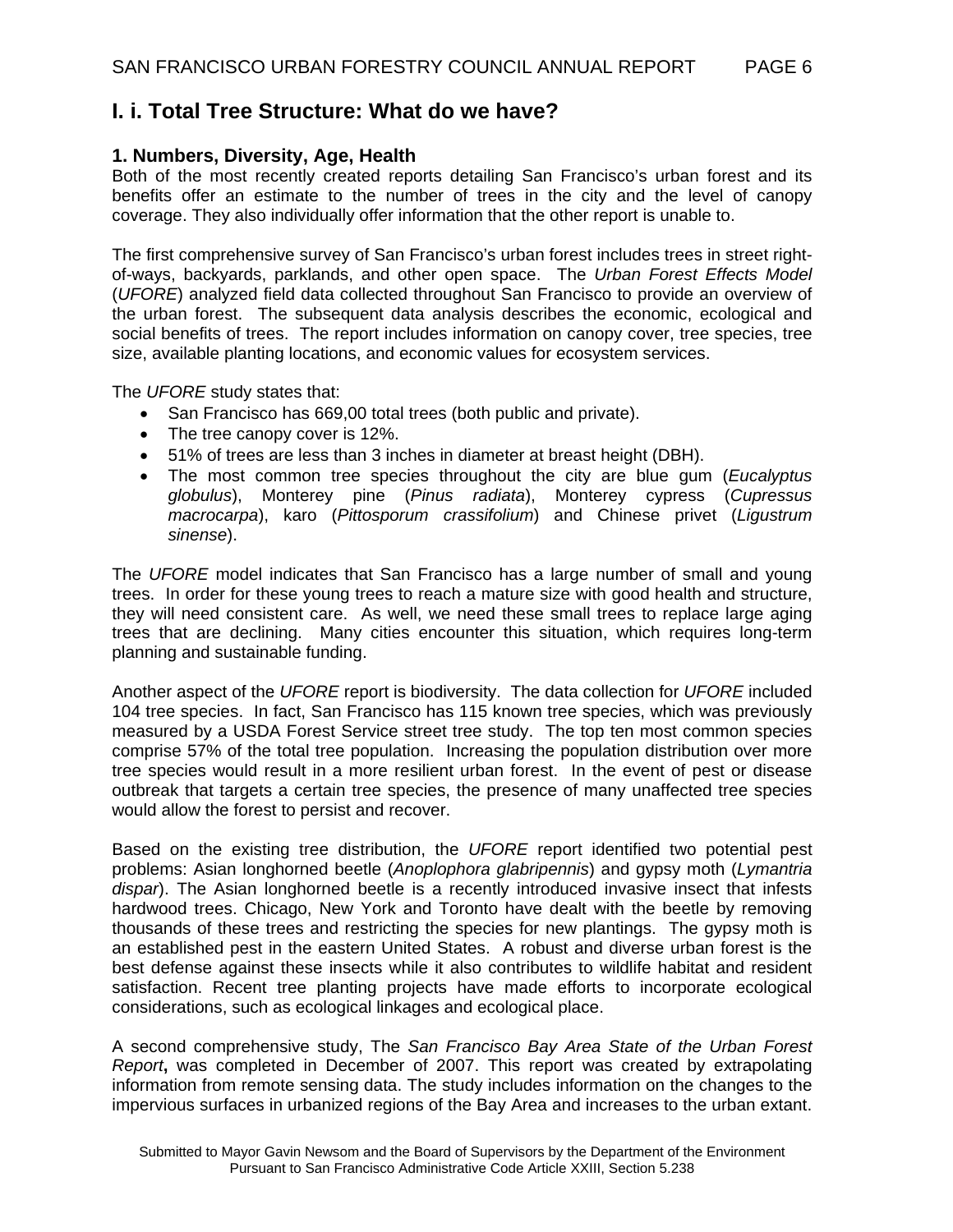It also examines changes to the canopy coverage of these areas from 1984-2002, the current canopy coverage, and gives an estimate to the number of trees in each given area. This report performs a more in-depth study of the benefits than the *UFORE* report, but does not account for the differences in levels of benefits that different species can provide as it makes estimates based on canopy coverage and not individual tree counts as *UFORE* does.

The *State of the Urban Forest report* finds that:

- San Francisco has between 670,000 and 940,00 trees (both public and private)
- The tree canopy coverage is 16%

 $\overline{a}$ 

• San Francisco experienced very little change in urban extent, impermeable surfaces and canopy coverage between 1984-2002.

This more recent report found a 43% higher property value for each tree than the 2003 *Street Tree Analysis* estimate of \$77 per tree. The estimate of \$110 used by the *State of the Urban Forest Report* is possibly explained by the similar increases in overall property values in San Francisco in the length of time that passed between the creation of the two studies.

In 2008, city agencies and nonprofit organizations reported planting 5167<sup>[\\*](#page-6-0)</sup> trees. There were 4280 street trees planted and 887 open or public space trees planted.

For a complete list of participating agencies and trees planted, please see **Appendix II**.

### **I. ii. Total Tree Function and Value: What are the benefits?**

The *UFORE* model generates economic values for natural services and functions provided by trees. For instance, trees offset some of the problems associated with climate change. Trees filter air pollutants such as ozone  $(O_3)$ , particulate matter, sulfur dioxide  $(SO_2)$ , nitrogen dioxide  $(NO<sub>2</sub>)$  and carbon monoxide  $(CO)$ . The annual filtration of air pollutants in San Francisco is valued at \$1.3 million. Another important benefit that *UFORE* measures is carbon sequestration and storage. San Francisco trees sequester 5100 tons of carbon each year, which is valued at \$94,000. The total carbon storage in San Francisco is valued at \$3.6 million.

The *UFORE* report states, "Large healthy long-lived trees are best for improving air quality." This holds true for other benefits that trees provide such as ultraviolet radiation reduction, building energy use reduction, air temperature reduction, stormwater filtration, and wildlife habitat.

There are many additional benefits of urban forests that *UFORE* does not measure. Trees provide wildlife habitat for birds, mammals, insects and invertebrates. Wildlife habitat in San Francisco can be linked to open space across North and South America, which is crucial for migratory birds considering the current levels of deforestation and habitat destruction.

As well, humans benefit from the presence of trees. Numerous studies have found that trees enhance individual and community well being. The presence of trees in an area

<span id="page-6-0"></span>San Francisco Unified School District reported planting 500 trees that were not included in the 5167 total because this planting report was made to the SF Environment for the *Annual urban Forest* report and not to the agency that maintains the list of all trees planted each year for their annual reporting. See Appendix II.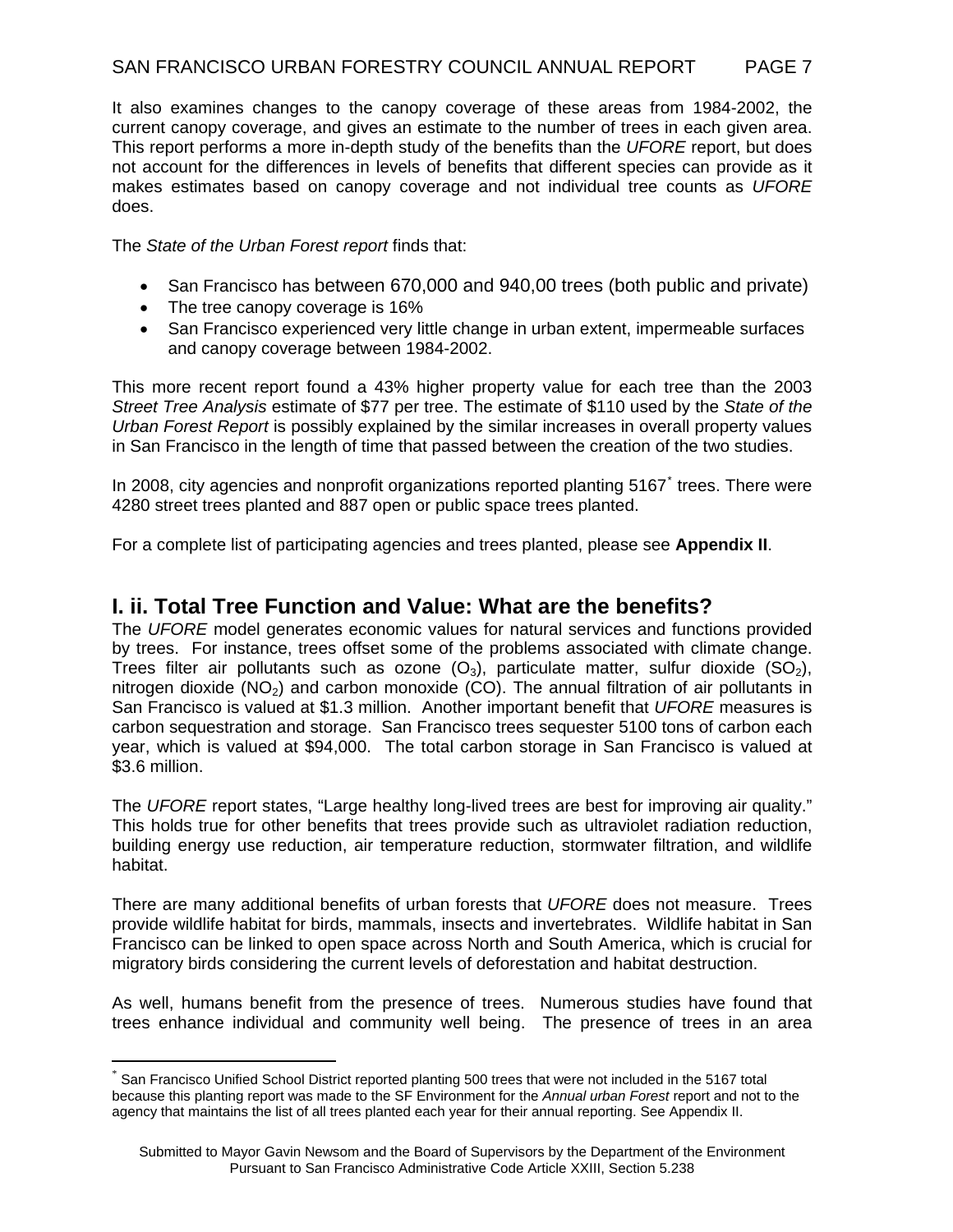encourages more outdoor activity and interaction among residents.<sup>[2](#page-7-0)</sup> In fact, neighborhoods and buildings with greener surroundings report fewer property and violent crimes. $3$  In addition, trees provide human health benefits. Urban trees play a role in blocking UV radiation, and thus reduce human exposure and skin cancer risk.<sup>[4](#page-7-2)</sup> In terms of psychological benefits, children with Attention Deficit Disorder (ADD) express fewer symptoms and function better than usual after exposure to green play areas that include trees and vegetation.<sup>[5](#page-7-3)</sup>

In addition to enhancing health, trees have a positive economic influence since consumers value their presence. A study found that consumers assign high ratings for amenities, customer service, product quality and aesthetics to businesses with landscaping and trees. As a result, they are willing to travel farther and spend more time and money in such areas.<sup>[6](#page-7-4)</sup> Furthermore, trees are associated with higher property values; the presence of trees results in a 3.5 to 6 percent price increase.<sup>[7](#page-7-5)</sup> All these tree-related benefits contribute to a stronger community.

An inventory of the existing urban forest is the first step in long-term planning and management. The *UFORE* report reinforces the importance of consistent tree care in order for young trees to reach maturity and provide more benefits.

Through a partnership with the USDA Forest Service Northeast Research Station, the *UFORE* study was completed at a nominal cost to the City. The Department of the Environment provided eight intern stipends at a cost of \$8000 and in-kind support through the Urban Forest Coordinator.

The *San Francisco Bay Area State of the Urban Forest Report* details the benefits provided by our urban forest broken down by area use type (i.e. high density residential areas, low density residential areas, commercial/industrial, institutional, open space, and transportation) and quantifies these benefits using two different metrics: resource units and dollar value. Resource units are the engineering units of meters, kilograms, BTUs and watts of the energy, water, and carbon saved by the urban forest. The dollar value of these benefits is derived from an assessment of the resource units. The greatest benefit by far was increased property value. As noted above, San Francisco's relativity mild climate reduces the urban forest's carbon benefits related to energy savings as compared to cities with warmer climates. The *State of the Urban Forest Report* finds that the largest use-value benefit that San Francisco's urban forest provides is in hydrological function.

<span id="page-7-0"></span> 2 Kuo, Frances. 1997. Trees, Aggression and Urban Violence. *City Trees: The Journal of the Society of* 

<span id="page-7-1"></span>*Municipal Arborists*, Volume 33, Number 6.<br><sup>3</sup> Kuo, Frances E, Sullivan, William C. 2001. Environment and crime in the inner city: does vegetation reduce

<span id="page-7-2"></span>crime? *Environment and Behavior*, (33) 3: 343-367. 4 Society of American Foresters. 2002. Tree cover may be the newest weapon against skin cancer. *The Forestry* 

<span id="page-7-3"></span>*Source.*<br><sup>5</sup> Taylor, Andrea Faber, Kuo, Frances E., Sullivan William C. 2001. Coping with ADD: the surprising connection to green play settings. *Environment and Behavior*, (33) 1: 54-77.

<span id="page-7-4"></span>Wolf, Katherine L. 1998. Trees in business districts: positive effects on consumer behavior! *Human Dimensions of the Urban Forest Fact Sheet #5*. Center for Urban Horticulture, University of Washington. 7

<span id="page-7-5"></span>Wolf, Katherine L. 2001. Tree investment brings cities many happy returns. *Environmental Outlook*.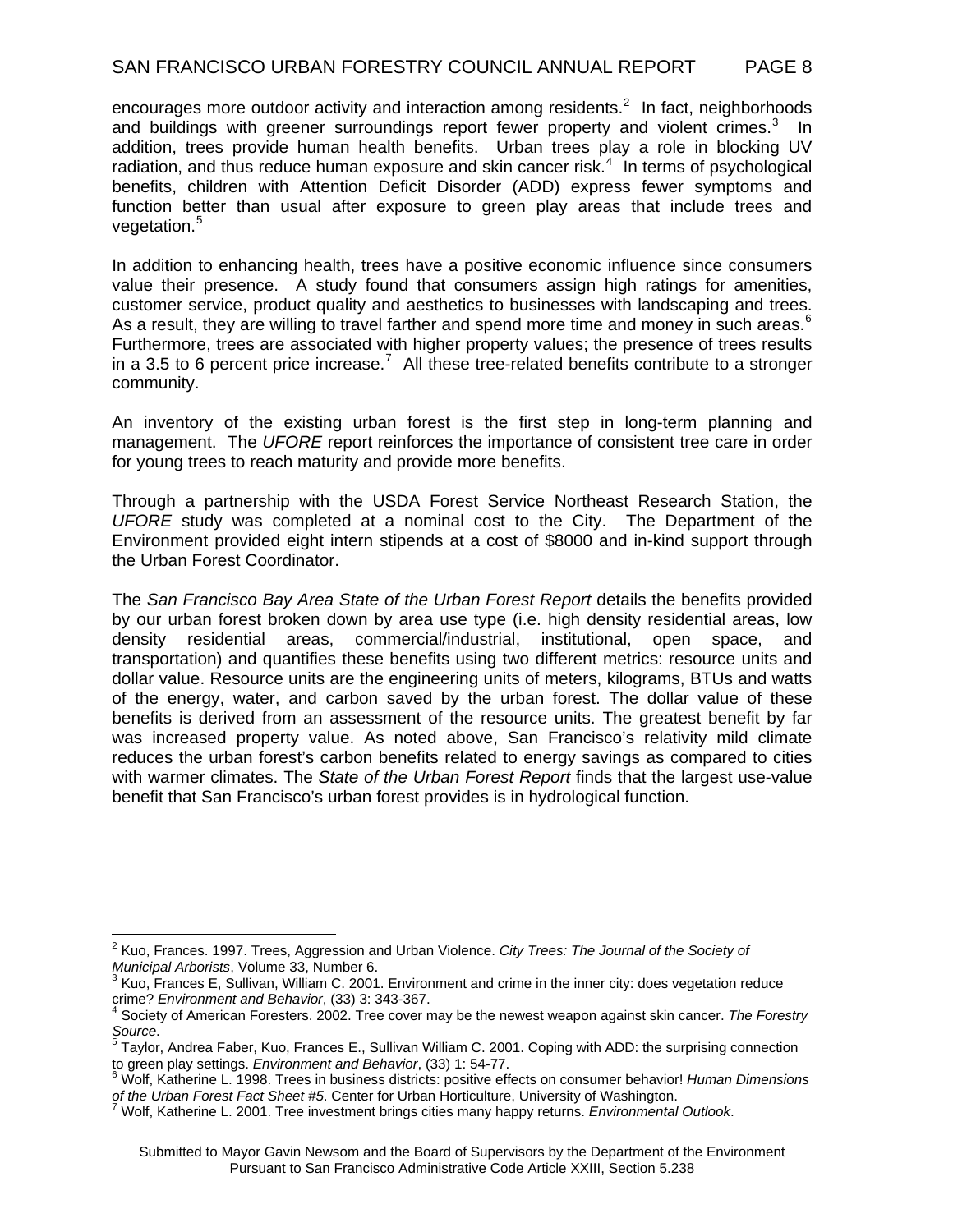|                         | Residential | Residential | Commercial / |                              | Institutional Transportation Open space |           |                 | Units   |
|-------------------------|-------------|-------------|--------------|------------------------------|-----------------------------------------|-----------|-----------------|---------|
| Benefit                 | Low         | High        | Industrial   |                              |                                         |           | Total           |         |
|                         |             |             |              | Benefits (engineering units) |                                         |           |                 |         |
| Hydrology               | 88,159      | 784,065     | 102,606      | 182,322                      | 539,867                                 | 1,361,807 | 3,058,825       | $(m^3)$ |
| <b>Property Value</b>   | 259,169     | 1,728,745   | 139,318      | 237,506                      | $\mathbf{0}$                            | 2,198,856 | 4,563,594       | $(m^2)$ |
| Ozone dep               | 2,030       | 18,051      | 2,020        | 3,496                        | 10,761                                  | 28,885    | 65,242          | (kg)    |
| $NOx$ dep               | 948         | 8,436       | 947          | 1,636                        | 5,035                                   | 13,525    | 30,528          | (kg)    |
| PM10 dep                | 1,575       | 14,012      | 1,577        | 2,720                        | 8,370                                   | 22,489    | 50,743          | (kg)    |
| SO <sub>x</sub> dep     | 192         | 1,711       | 192          | 332                          | 1,022                                   | 2,745     | 6,194           | (kg)    |
| NO <sub>x</sub> avoided | 92          | 357         | 214          | $\mathbf{0}$                 | 0                                       | $^{(1)}$  | 663             | (kg)    |
| PM10 avoided            | 32          | 137         | 43           | 0                            | 0                                       | 0         | 213             | (kg)    |
| SO <sub>x</sub> avoided | 24          | 102         | $\Omega$     | $\mathbf{0}$                 | 0                                       | 0         | 126             | (kg)    |
| VOC avoided             | 7           | 28          | 14           | $\Omega$                     | $\Omega$                                | 0         | 49              | (kg)    |
| <b>BVOC</b>             | $-1,200$    | $-10,672$   | $-937$       | $-2,535$                     | $-11,353$                               | $-20,194$ | $-46,892$       | (kg)    |
| Net VOCs                | $-1,193$    | $-10,644$   | $-923$       | $-2,535$                     | $-11,353$                               | $-20,194$ | $-46,843$       | (kg)    |
| Net Air Quality         | 3,701       | 32,161      | 4,070        | 5,650                        | 13,835                                  | 47,448    | 106,865         | (kg)    |
| $CO2$ sequestered       | 633,863     | 5,637,443   | 563,307      | 1,047,956                    | 2,848,142                               | 8,247,691 | 18,978,403      | (kg)    |
| $CO2$ Decomp            | 76,031      | 676,203     | 80,378       | 163,399                      | 515,607                                 | 1,097,553 | 2,609,172       | (kg)    |
| $CO2$ Maint             | 13,581      | 120,784     | 10,459       | 16,790                       | 58,482                                  | 161,575   | 381,670         | (kg)    |
| Net $CO2$ sequestered   | 544,252     | 4,840,456   | 472,471      | 867,767                      | 2,274,053                               | 6,988,563 | 15,987,561      | (kg)    |
| $CO2$ avoided           | 595,701     | 2,682,151   | 514,127      | 0                            | 0                                       | $\bf{0}$  | 3,791,978       | (kg)    |
| Natural Gas             | 433,598     | 1,753,938   | 2,593,561    | 0                            | 0                                       | $\Omega$  | 4,781,097       | (kBtu)  |
| Electricity             | 326,141     | 1,410,975   | 353,371      | $\overline{0}$               | 0                                       | $\theta$  | 2,090,486 (kWh) |         |

#### San Francisco County (existing canopy cover=16.1 percent)

| Benefit                     | Residential<br>Low | Residential<br>High | Commercial /<br>Industrial |                    | Institutional Transportation Open space |                | Total       | $%$ of<br>Total |
|-----------------------------|--------------------|---------------------|----------------------------|--------------------|-----------------------------------------|----------------|-------------|-----------------|
|                             |                    |                     |                            | Benefits (dollars) |                                         |                |             |                 |
| Hydrology                   | 128,090            | 1,139,204           | 149,081                    | 264,903            | 784,398                                 | 1,978,633      | 4,444,309   | 4.3             |
| Property Value              | 5,580,973          | 37,226,967          | 3,000,080                  | 5,114,487          | $\overline{0}$                          | 47,350,372     | 98,272,878  | 95.0            |
| Ozone dep                   | 2,903              | 25,817              | 2,888                      | 5,001              | 15,391                                  | 41,311         | 93,310      |                 |
| $NOx$ dep                   | 1,357              | 12,065              | 1,355                      | 2,340              | 7,202                                   | 19,343         | 43,661      |                 |
| PM10 dep                    | 695                | 6,180               | 695                        | 1,200              | 3,692                                   | 9,919          | 22,382      |                 |
| SO <sub>x</sub> dep         | 748                | 6,652               | 748                        | 1,291              | 3,972                                   | 10,672         | 24,083      |                 |
| NO <sub>x</sub> avoided     | 132                | 510                 | 306                        | $\overline{0}$     | $\mathbf{0}$                            | $\overline{0}$ | 948         |                 |
| PM10 avoided                | 46                 | 196                 | 62                         | $\Omega$           | $\theta$                                | $\Omega$       | 305         |                 |
| SO <sub>x</sub> avoided     | 92                 | 397                 | $\Omega$                   | $\theta$           | $\theta$                                | $\Omega$       | 488         |                 |
| VOC avoided                 | 3                  | 12                  | 6                          | $\theta$           | $\Omega$                                | $\Omega$       | 22          |                 |
| <b>BVOC</b>                 | $-529$             | $-4,707$            | $-413$                     | $-1,118$           | $-5,008$                                | $-8,907$       | $-20,684$   |                 |
| Net VOCs                    | $-526$             | $-4,695$            | $-407$                     | $-1,118$           | $-5,008$                                | $-8,907$       | $-20,662$   |                 |
| Net Air Quality             | 5,446              | 47,121              | 5,647                      | 8,714              | 25,249                                  | 72,339         | 164,516     | 0.2             |
| CO <sub>2</sub> sequestered | 2,117              | 18,829              | 1,881                      | 3,500              | 9,513                                   | 27,547         | 63,388      |                 |
| CO <sub>2</sub> Decomp      | 254                | 2,259               | 268                        | 546                | 1,722                                   | 3,666          | 8,715       |                 |
| CO <sub>2</sub> Maint       | 45                 | 403                 | 35                         | 56                 | 195                                     | 540            | 1,275       |                 |
| Net CO2 sequestered         | 1,818              | 16,167              | 1,578                      | 2,898              | 7,595                                   | 23,342         | 53,398      | 0.1             |
| CO <sub>2</sub> avoided     | 1,990              | 8,958               | 1,717                      | $\overline{0}$     | $\mathbf{0}$                            | $\Omega$       | 12,665      | 0.0             |
| Natural Gas                 | 7,487              | 30,285              | 44,782                     | $\Omega$           | $\mathbf{0}$                            | 0              | 82,553      | 0.1             |
| Electricity                 | 69,514             | 300,735             | 75,317                     | $\Omega$           | $\Omega$                                | $\Omega$       | 445,566     | 0.4             |
| Total                       | 5,795,317          | 38,769,437          | 3,278,203                  | 5,391,002          | 817,242                                 | 49,424,686     | 103,475,887 |                 |
| Percent benefit             | 5.6                | 37.5                | 3.2                        | 5.2                | 0.8                                     | 47.8           | 100         |                 |
| Benefits/tree (\$)          | 197                | 148                 | 113                        | 107                | 5                                       | 119            | 110         |                 |

Source: Simpson, et al., 2007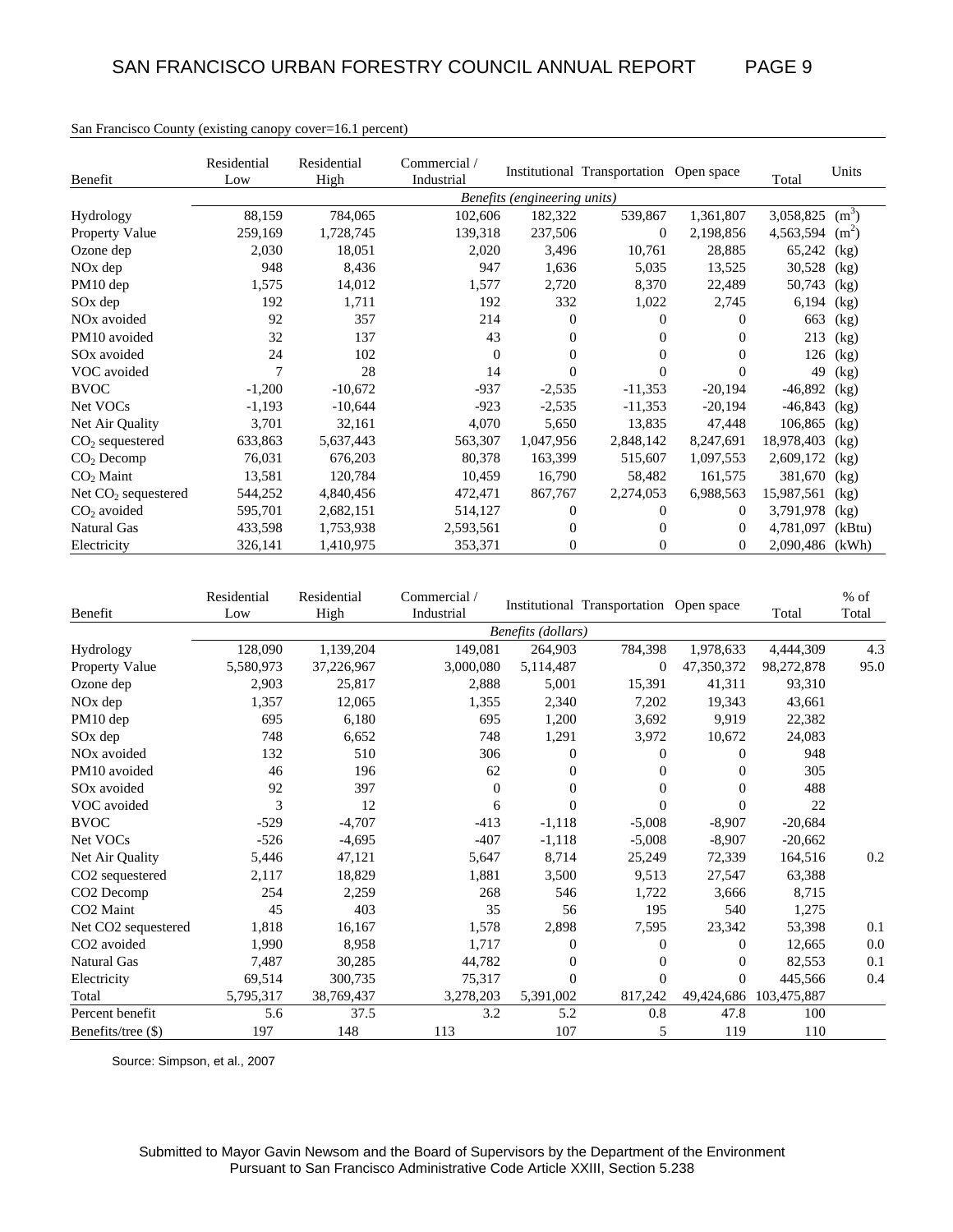A five year follow up *UFORE* report will help us to understand the difference in the two most recent studies on San Francisco's urban forest. Preliminary planning for this report has begun, with an expected completion date of 2010.

### **II. i. Street Tree Structure:** *What do we have?*

### **A. Numbers, Diversity, Age**

There are an estimated 106,000<sup>[\\*](#page-9-0)</sup> street trees in San Francisco today. Publicly managed trees account for roughly 1/3 of the total; private property owners are responsible for the care of the remaining trees.

While San Francisco is on par with the statewide average of 104 trees per street mile, there are many opportunities to increase the number of street trees. Approximately 120,000 sites, or 47% of all street tree-planting sites, are unused. It is important to note that the 4280 street trees planted through DPW, FUF and Capital Improvement projects fall short of the UFC Street Tree Action Plan annual goal of 5,000 new street trees.

#### **Species Diversity**

 $\overline{a}$ 

Citywide, the resource represented 115 different tree species—indeed a healthy diversity. However, several districts were dominated by a few species and this lack of diversity in certain areas should be of concern to managers. With the greatest population, leaf area, and canopy cover, Victorian box and London plane are the two most common street trees in San Francisco.

| Species                      | # of trees | % of Tot. | Leaf area (m2) | % of Tot. | Canopy cover (m2) | % of Tot. | $\overline{N}$ |
|------------------------------|------------|-----------|----------------|-----------|-------------------|-----------|----------------|
| Victorian box                | 8.500      | 11        | 692.346        | 10        | 204,856           | 10        | 10             |
| London plane tree            | 6,514      | 8         | 880,537        | 13        | 441,686           | 21        | 14             |
| Indian laurel, ficus         | 6.042      | 8         | 409.118        | 6         | 151,812           | 7         |                |
| New Zealand Christmas tree   | 4.873      | 6         | 347.836        | 5         | 100.885           | 5         |                |
| cherry plum                  | 4,537      | 6         | 158,821        |           | 35.315            | 2         |                |
| red-flowering gum            | 3.508      | 5         | 493,348        |           | 146,895           |           |                |
| blackwood acacia             | 3.429      |           | 683,484        | 10        | 166,490           | 8         |                |
| Japanese flowering cherry    | 3.413      | 4         | 166,627        | 2         | 34,243            | 2         |                |
| Brisbane box                 | 3.366      | 4         | 283,545        |           | 70.272            | 3         |                |
| mayten tree                  | 2.890      |           | 147.173        |           | 41,783            | 2         |                |
| small-leaf tristania         | 2,852      | 4         | 70.630         |           | 24,013            |           |                |
| Arbutus Marina'              | 2.731      | 4         | 21.789         |           | 8.875             |           |                |
| lemon bottlebrush            | 2.157      | 3         | 81.273         |           | 26.907            |           |                |
| evergreen pear               | 2.151      | 3         | 82.553         |           | 38,707            | 2         |                |
| maiden hair tree             | 2.140      | 3         | 25,066         |           | 7.222             | 0         |                |
| Chinese em                   | 2,040      | 3         | 661.778        | 10        | 135,051           | 6         |                |
| Monterey pine                | 2.035      | 3         | 570.766        | 8         | 172.794           | 8         |                |
| m yoporum                    | 1,992      | 3         | 194.189        |           | 61.569            | 3         |                |
| southern magnolia            | 1.914      | 2         | 61,908         |           | 24,367            |           |                |
| Australian peppermint willow | 1.645      | 2         | 95.798         |           | 27,751            |           |                |
| cajeput tree                 | 1.549      | 2         | 33,582         |           | 7.742             |           |                |
| olive                        | 1.423      | 2         | 89.557         |           | 24.138            |           |                |
| Indian hawthorn              | 1,415      | 2         | 4.986          |           | 2.552             |           |                |
| Monterey cypress             | 1.292      | 2         | 317,522        |           | 117.388           | 6         |                |
| glossy privet                | 1,258      | 2         | 57,764         |           | 21,793            |           |                |
| karo                         | 1,206      | 2         | 121,241        | 2         | 37,825            | 2         |                |
| Total                        | 76,872     | 100       | 6,753,236      | 100       | 2,132,934         | 100       | 100            |

San Francisco's most common street trees and percentage contribution to canopy cover

<span id="page-9-0"></span><sup>\*</sup> The Urban Forestry Council did not have the resources to perform a street tree study this year. The broad estimated of 106,000 is an extrapolation based off the number of planting locations identified in the 2003 *Street Tree Analysis* and the number of reported street trees planted since the completion of that study, with rough adjustments for losses. The *Street Tree Analysis* estimated 98,534 street trees and 127,500 available street tree planting locations; this estimate meant 56% of available street tree locations were unplanted.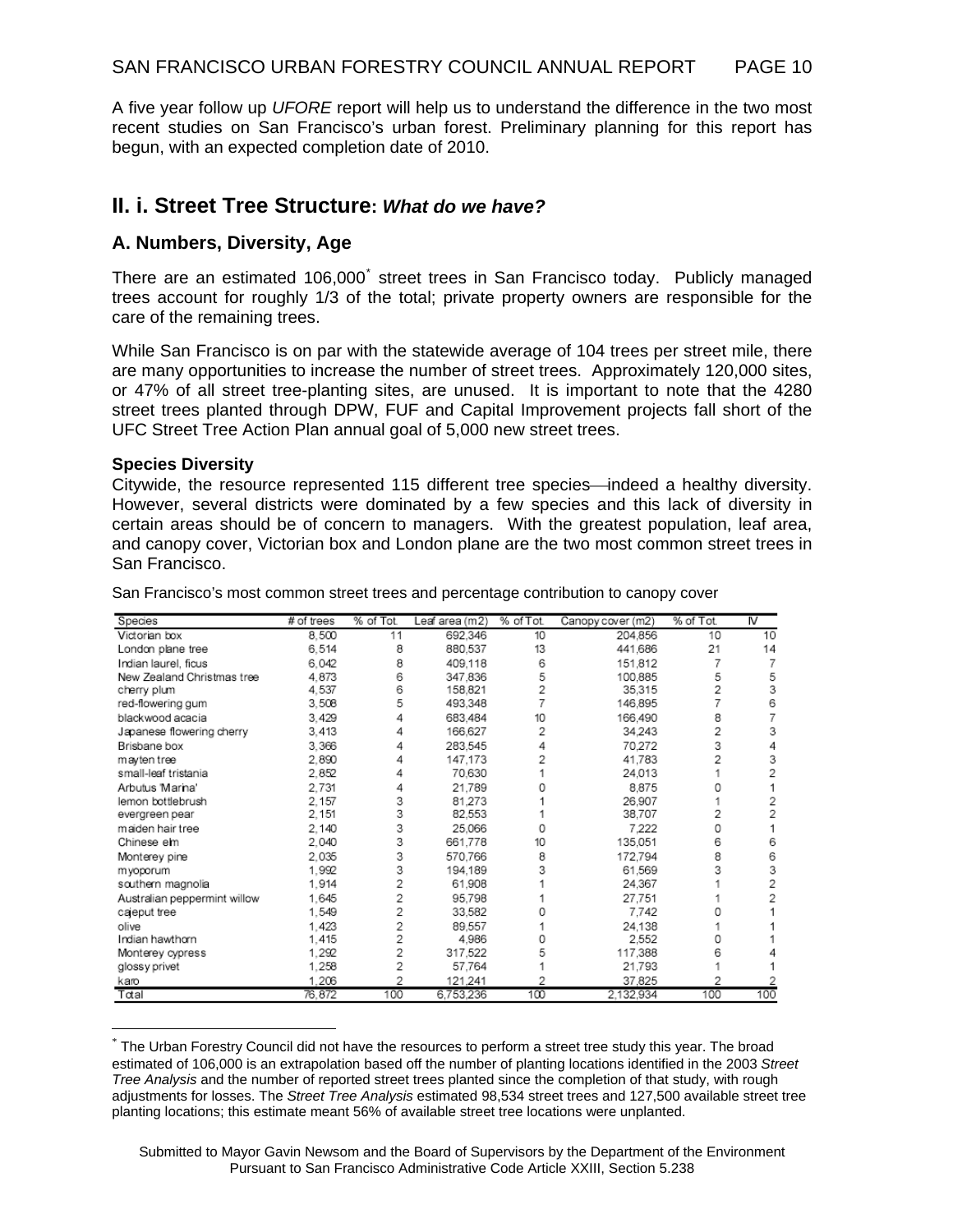Source: Maco et al., 2003

#### **Age Distribution**

Age distribution varies by district, but citywide the street tree population is immature, lacking adequate numbers of functionally mature trees. The following chart shows the breakdown of San Francisco's tree age (as DBH or trunk diameter at breast height) vs. an idealized age breakdown.



Source: Maco et al., 2003

#### **B. Street Tree Distribution:** *An important environmental justice issue*

Street trees—and their associated benefits—are not distributed evenly among residents. Of the approximately 127,500 potential planting sites that were identified when the *Street Tree Analysis* was created in 2003, affluent neighborhoods had an average rate of 28% empty sites, while underserved neighborhoods typically saw empty rates of up to 74%. This inequitable distribution of the urban forest is an important environmental justice issue; specifically, the street tree population appeared to be least established in Districts 10 and 11.

The following chart offers an overview of resident and street tree populations in San Francisco. Although this chart identifies District 3 (North Beach) as the district with the fewest street trees, it is the physically smallest district. However, the more important point is that District 11 (OMI/Excelsior) has the largest resident population and ranks  $7<sup>th</sup>$  in the street tree population; thus it should be a first priority for action.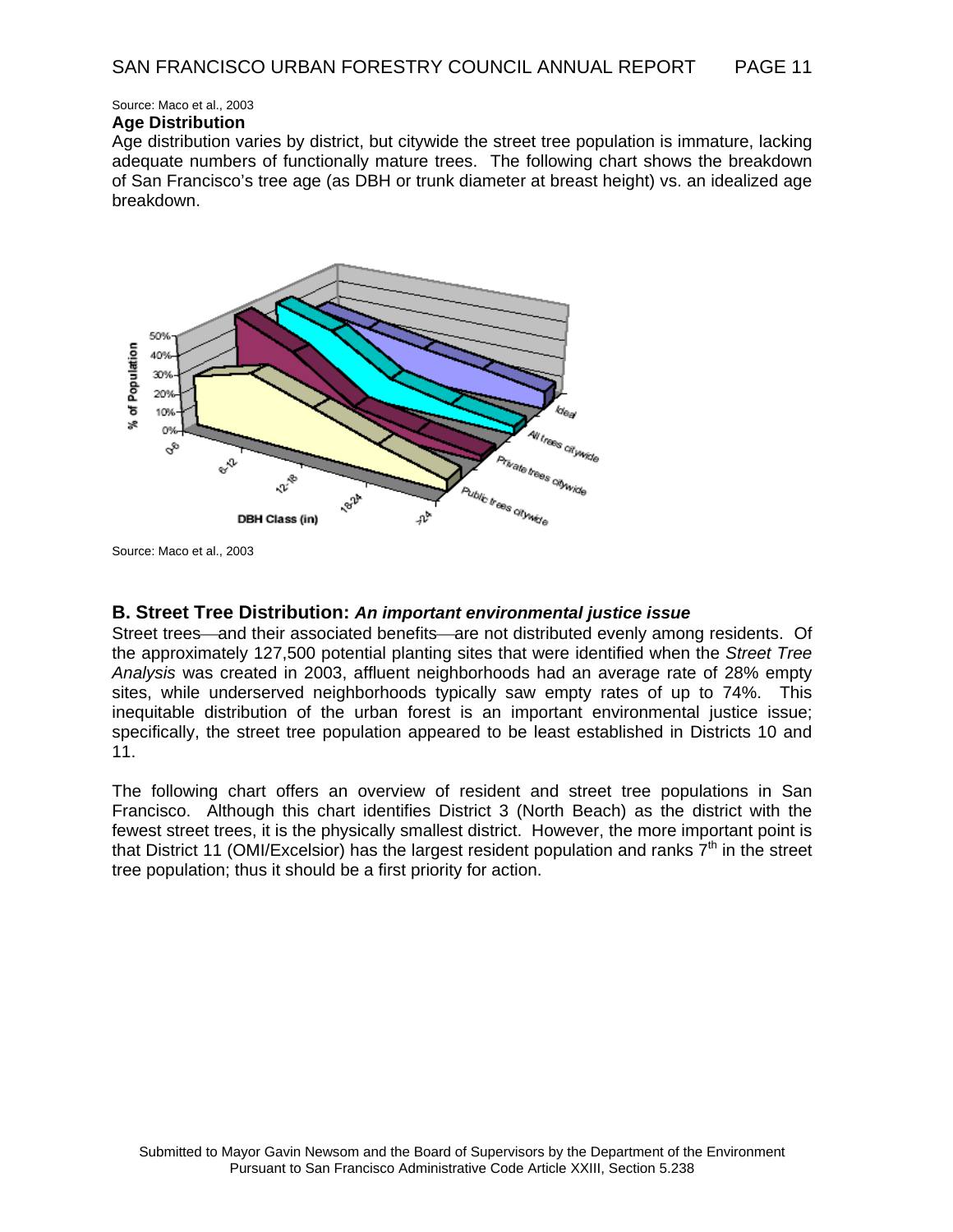| <b>District</b> | Name             | #People*     | Pop. | #ST          | ST rank | People/Tree | <b>Priority</b> |
|-----------------|------------------|--------------|------|--------------|---------|-------------|-----------------|
|                 |                  | (% of pop.)  | rank | (%ST pop.)   |         |             |                 |
|                 | Richmond         | 69978 (9.01) | 9    | 6988 (7.1)   | 9       | 10.01       | 4               |
| ⌒               | Marina           | 67272 (8.66) | 11   | 10624 (10.8) | 3       | 6.33        | 9               |
|                 | N.Beach<br>3     | 70150 (9.03) |      | 3623(3.7)    | 10      | 19.36       | 1               |
|                 | Sunset<br>4      | 70672 (9.1)  | 5    | 7115 (7.2)   | 8       | 9.93        | 3               |
|                 | W.Addition<br>5  | 71217 (9.17) | 3    | 8841 (9)     | 6       | 8.06        | 5               |
|                 | SOMA<br>6        | 70197 (9.04) | 6    | 9496 (9.6)   | 5       | 7.39        | $\overline{7}$  |
|                 | Merced           | 68877 (8.87) | 10   | 11457 (11.6) |         | 6.01        | 10              |
|                 | 8<br>Castro/Noe  | 70029 (9.02) | 8    | 13140 (13.3) |         | 5.33        | 11              |
|                 | Miss/Bernal<br>9 | 71061 (9.15) |      | 10546 (10.7) |         | 6.74        | 8               |
| 10 total        |                  | 73209 (9.43) | 2    | 9491 (9.6)   | 5       | 7.71        | $6\phantom{1}6$ |
| 10(a)           | Potrero Hill     |              |      | 3827 (3.9)   |         |             |                 |
| 10(b)           | <b>BVHP</b>      |              |      | 5664 (5.7)   |         |             |                 |
| 11              | Excels/OMI       | 74121 (9.54) |      | 7214 (7.3)   |         | 10.27       | 2               |
| Total           |                  | 776783 (100) |      | 108026 (100) |         |             |                 |

#### **Human Population vs. Street Tree Population**

\*http://sfgov.org/site/uploadedfiles/redistricting/download/sfproposal/sf\_stats\_new\_districts\_41502.xls (2000 data)

| <b>KEY</b>                        |                                                                                |
|-----------------------------------|--------------------------------------------------------------------------------|
| #People                           | Number of people living in that district                                       |
| $(% \mathcal{L}_{0})$ (% of pop.) | Percentage of City's total human population                                    |
| Pop rank                          | Population rank (1 being largest)                                              |
| # ST                              | Number of street trees growing in that district                                |
| (%ST pop.)                        | Percentage of City's total street tree population                              |
| <b>ST</b> rank                    | Street tree ranking (1 being district with the largest street tree population) |
| People/Tree                       | Amount of people for every one tree                                            |
| Priority                          | This is the action priority (1 being district that is in the worst situation   |
|                                   | and in greatest need of city attention)                                        |

#### **C. Street Tree Health**

Two studies were examined to determine the health of San Francisco's street trees. Michael J. Sullivan conducted a series of studies on tree health and survival rates. Sullivan examined trees planted through San Francisco's Friends of the Urban Forest (FUF). The survey covered a total of 3,856 trees planted in 1987, 1988, 1990 and 1991 (these trees were surveyed 10 years after the planting date) and 1992, 1993, 1995 and 1996 (surveyed five years after the planting date). Accordingly, the survey was done over a four-year period in 1997, 1998, 2000 and 2001. The survey showed that 1,718 out of a total of 1,987 trees planted in 1992-1996 had survived as of **5 years** after their planting date--**a survival rate of 86.4%**. Out of the 1,869 **10 year**-old trees from 1987-1991, a total of 1,269 had survived--**a survival rate of 67.9**%. It is encouraging that over two-thirds of the trees planted through FUF are still alive after 10 years (Sullivan, 2004).

The 2003 CUFR (Center for Urban Forestry Research) street report considered tree health on both public (DPW) and private (FUF/property owner) maintained trees. Survey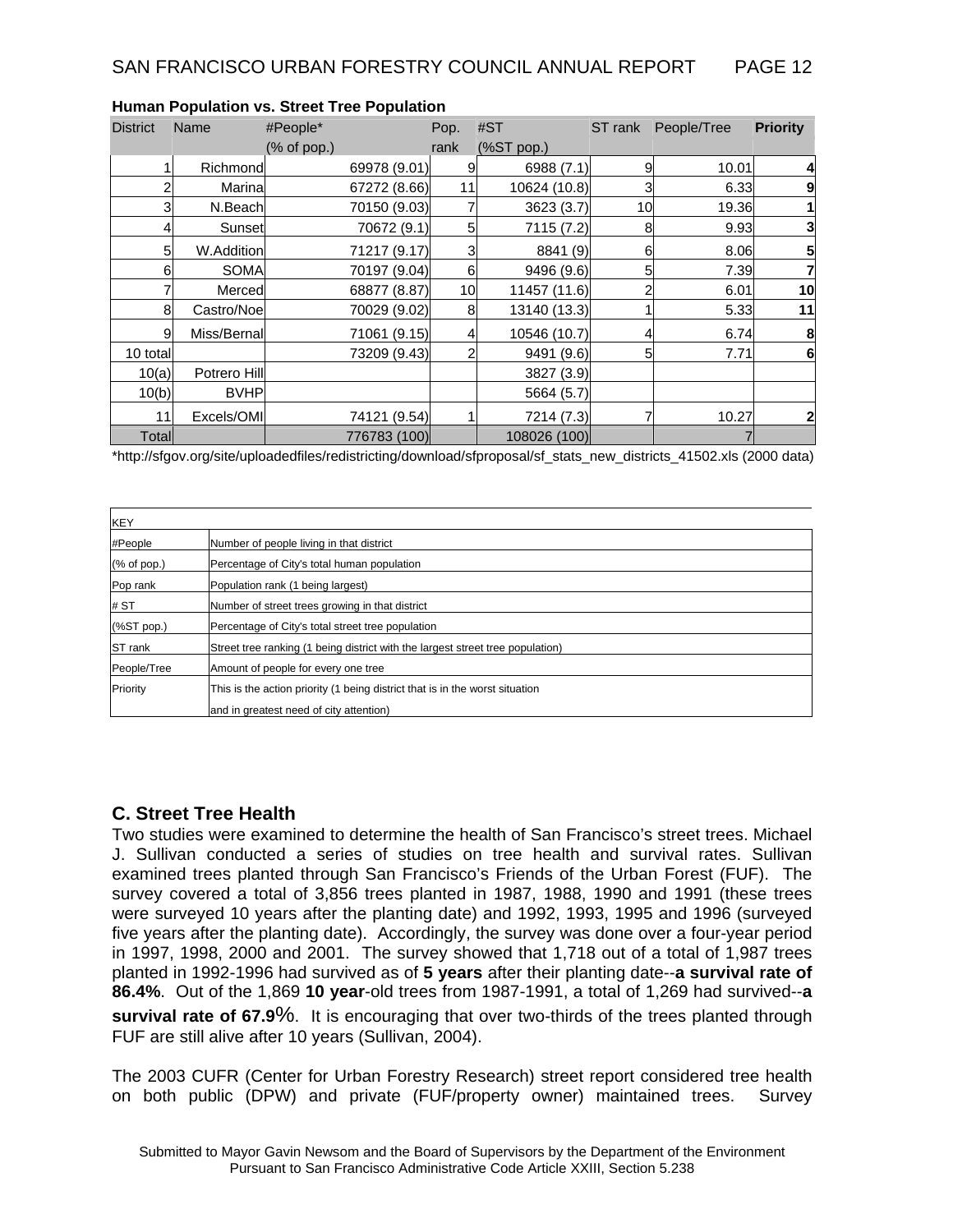techniques and health indicators differed somewhat from the Sullivan study, so the two data sets are not compared here. However, results of the CUFR report do not suggest a significant difference in the health of public versus privately maintained trees.



Source: Maco et al., 2003

|                 | Public Trees |      |     | Private Trees |      |      |      |         |
|-----------------|--------------|------|-----|---------------|------|------|------|---------|
|                 |              |      |     | Dead or       |      |      |      | Dead or |
| Zane            | Good         | Fair | Pœr | Dying         | Good | Fair | Poor | Dying   |
|                 | 47           | 45   | 9   | 0             | 42   | 50   | 6    |         |
|                 | 69           | 24   |     | 0             | 76   | 16   |      |         |
| 3               | 59           | 31   | 6   | 3             | 27   | 42   | 31   |         |
|                 |              |      |     | $\sim$        | 54   | 39   |      |         |
| 5               | 54           | 35   | 9   | 2             | 61   | 31   | 6    |         |
| 6               | 50           | 50   |     | 0             | 85   | 12   | 3    |         |
|                 | 64           | 32   |     | 0             | 67   | 25   |      |         |
| 8               | 36           | 57   |     | 0             | 50   | 38   | 10   |         |
| 9               | 61           | 25   | 14  | 0             | 50   | 28   | 19   |         |
| 10a             | 22           | 61   | 17  | 0             | 61   | 30   |      |         |
| 10 <sub>b</sub> | U            | 43   | 57  | 0             | 25   | 44   | 24   |         |
| 11              | 76           | 23   |     |               | 72   | 22   | 5    |         |

This chart indicates the condition of public and private street tree population by district (%).

Source: Maco et al., 2003

*DISCLAIMER: District 4 has public trees on par with other districts; however, the CUFR street tree report does not include a health rating for District 4 trees.* 

### **II. ii.** *Street Tree Function and Value: What are San Francisco's street trees "worth"?*

We recognize the many ways in which trees improve the aesthetics of the community and enhance the mental and emotional states of San Francisco residents. However, in this section, we choose to focus on the benefits in energy savings, air quality improvements, storm water containment, and property value increase.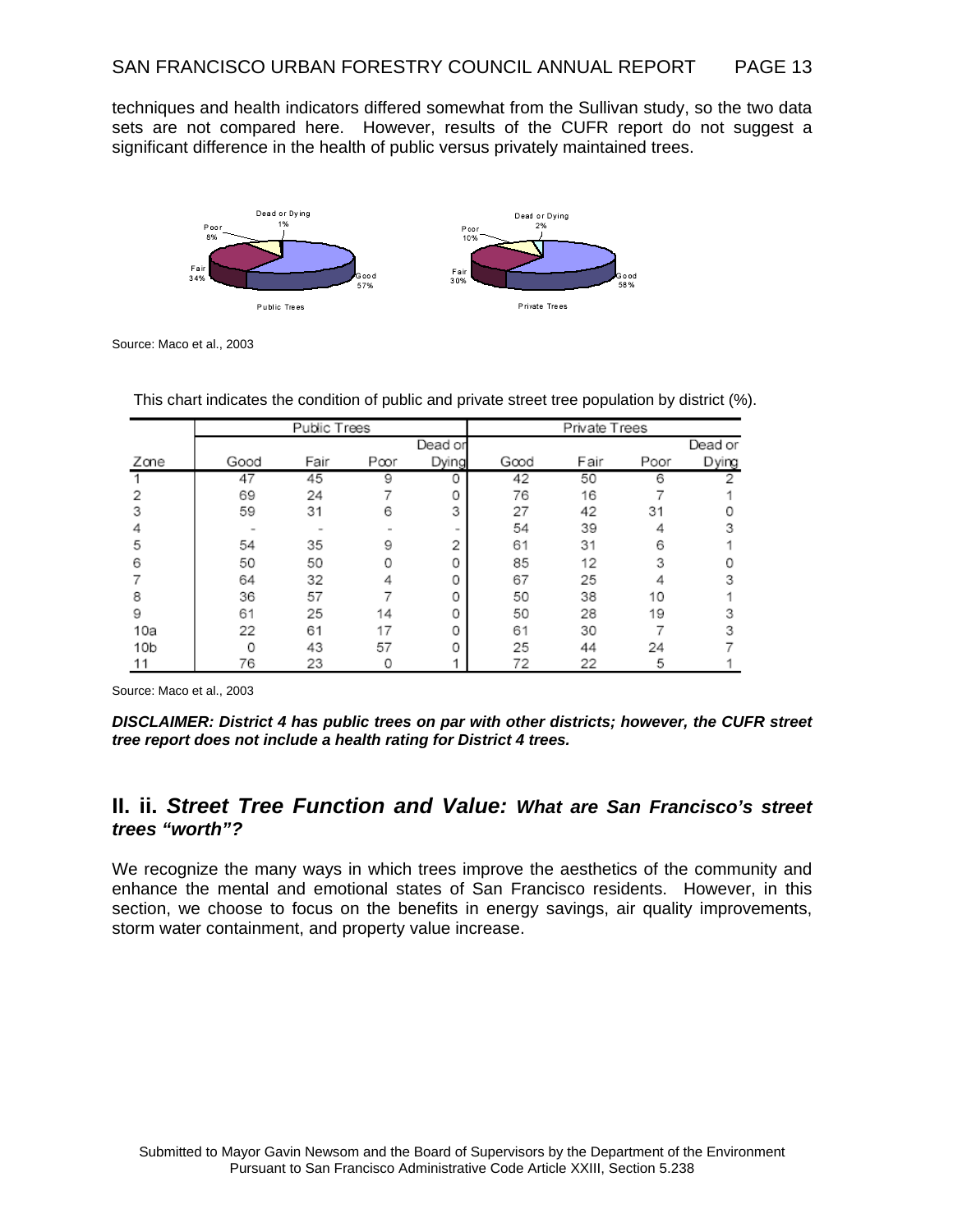|                    | Public     |                  |         | Private    |           |                | All        |           |         |
|--------------------|------------|------------------|---------|------------|-----------|----------------|------------|-----------|---------|
| Benefit            | Total (\$) | <i>S</i> /capita | \$/tree | Total (\$) | \$/capita | <b>S</b> /tree | Total (\$) | \$/capita | \$⁄tree |
| Energy             | 23.749     | 0.03             | 1.30    | 61.993     | 0.08      | 0.77           | 85.742     | 0.11      | 0.87    |
| CO <sub>2</sub>    | 10.218     | 0.01             | 0.56    | 27,689     | 0.04      | 0.34           | 37.907     | 0.05      | 0.38    |
| Air Quality        | 17.740     | 0.02             | 0.97    | 24.978     | 0.03      | 0.31           | 42718      | 0.05      | 0.43    |
| Stormwater         | 117.415    | 0.15             | 6.44    | 349.139    | 0.45      | 4.35           | 466.554    | 0.60      | 4.73    |
| Property Increase  | ,802.240   | 2.32             | 98.84   | 5.106.898  | 6.57      | 63.60          | 6,909,138  | 8.90      | 70.12   |
| Total benefits     | .971.362   | 2.58             | 107.62  | 5.570.697  | 7.29      | 69.11          | 7.542.059  | 9.87      | 76.54   |
| Total costs        | 4,777,190  | 6.25             | 261.99  | 2.704.276  | 3.54      | 33.68          | 7.481.466  | 9.79      | 75.93   |
| Net benefits       | 2,805,828  | - 3.67           | 154.38  | 2,866,421  | 3.75      | 35.43          | 60,593     | 0.08      | 0.61    |
| Benefit-cost ratio | 0.41       | 0.41             | 0.41    | 2.06       | 2.06      | 2.05           | 1.01       | 1.01      | 1.01    |

Source: Maco et al., 2003

#### **1. Energy Savings**

Because of San Francisco's moderate summer weather, potential energy savings from trees are lower than those that would be found in warmer inland locations. Electricity and natural gas saved annually from both shading and climate effects total 651 MWh and 1,646 Mbtu, respectively, for a total retail savings of \$ 85,742 (\$0.87/tree).

#### **2. Greenhouse Gas Sequestration**

Citywide, public trees sequestered 611 tons of the greenhouse gas carbon dioxide  $(CO<sub>2</sub>)$ . At the same time, energy plant emissions declined by 71 tons. Private trees have an annual net sequestration rate of approximately 1,660 tons and reduced emissions by another 186 tons. The combination of these savings is valued at \$37,907 (\$0.38/tree) annually.

#### **3. Air Pollutant Uptake**

Annual air pollutant uptake by tree foliage (pollutant deposition and particulate interception) was 12.5 tons combined. The total value of this benefit for all street trees is \$189,375, or about \$1.92/tree.

Because of the relatively small avoided hydrocarbon emissions benefit at power plants due to energy savings, and the fact that many species have high biogenic volatile organic compound (BVOC) emission rates, trees had a negative net impact on avoided pollutant emissions—causing more harm than good. The *net cost* of avoided and BVOC emissions was valued at approximately \$135,000, or \$1.37/tree.

#### **4. Storm Water Abatement**

The ability of San Francisco's street trees to intercept rain—thereby avoiding storm water runoff—is substantial, estimated at 13,270,050  $\text{ft}^3$  annually. The total value of this benefit to the city is \$467,000. These values ranged by district and population subset. Citywide, the average street tree intercepted 1006 gallons, which is valued at \$4.73 annually. Thus, street trees were found to provide a particularly important function in maintaining environmental quality of San Francisco's important water resources.

#### **5. Property Value Increase**

The estimated total annual benefit associated with property value increases and other less tangible benefits is approximately \$6.9 million, or \$70/tree on average. London plane (\$146/tree), blackwood acacia (\$110/tree), and Chinese elm (\$361/tree) are on the high end, while New Zealand Christmas tree (\$40/tree), evergreen pear (\$23/tree), and maidenhair tree (\$23/tree) average the lowest benefits.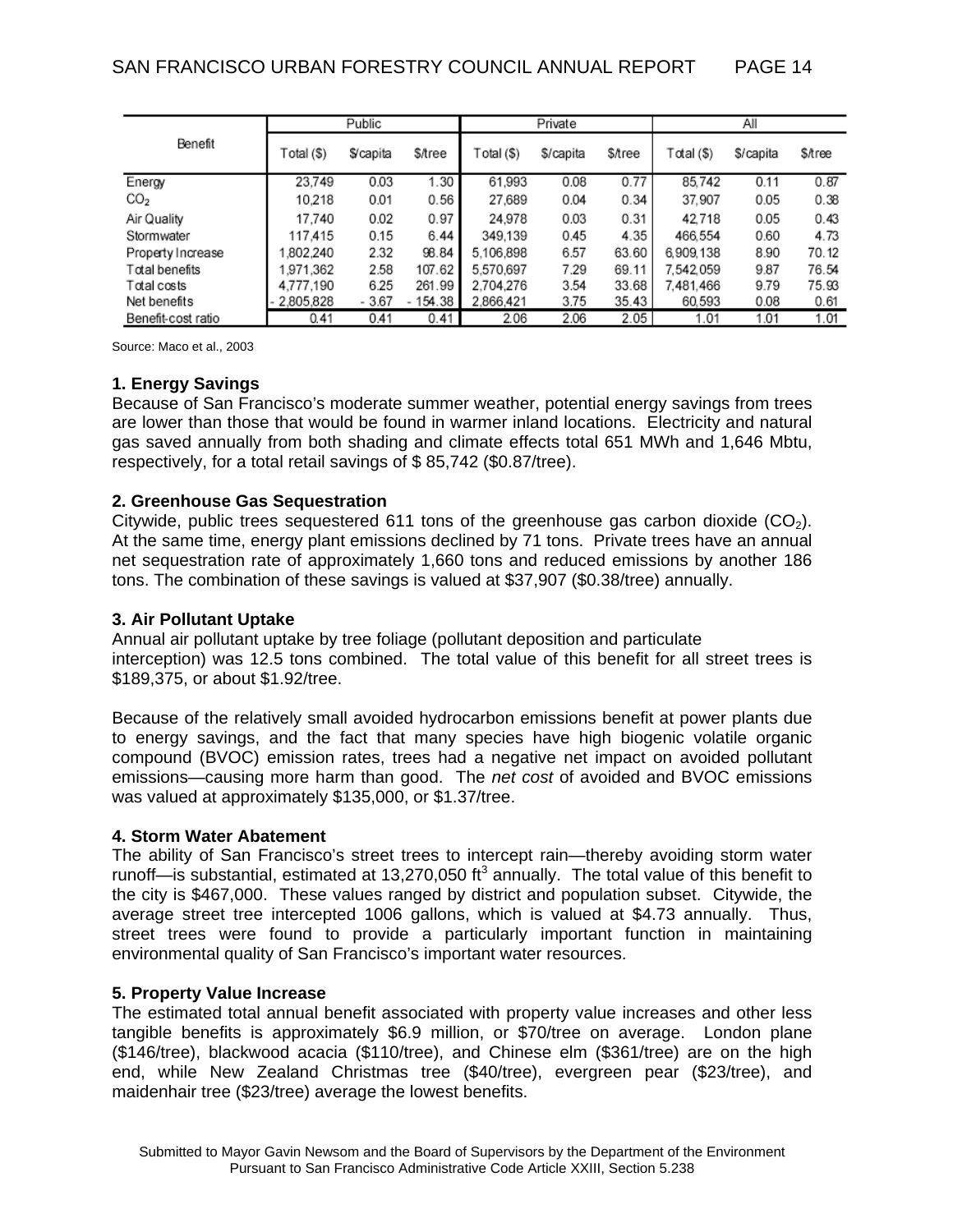Overall, annual benefits are determined largely by tree size, where large-stature trees typically produce greater benefits. For example, average small (lemon bottlebrush), medium (New Zealand Christmas tree), and large (blackwood acacia) broadleaf evergreen trees produce annual benefits totaling \$16, \$44, and \$125 per tree, respectively.

#### **6. Benefit to Cost Ratio**

The street tree resource of San Francisco is a valuable asset, providing approximately \$7.5 million (\$77/tree) in total annual benefits to the community. However, approximately the same amount is spent on its upkeep (see below). With a Benefit-Cost Ratio (BCR) of 1.01, managers are faced with a fragile resource that requires strategic care to increase the BCR as the resource matures.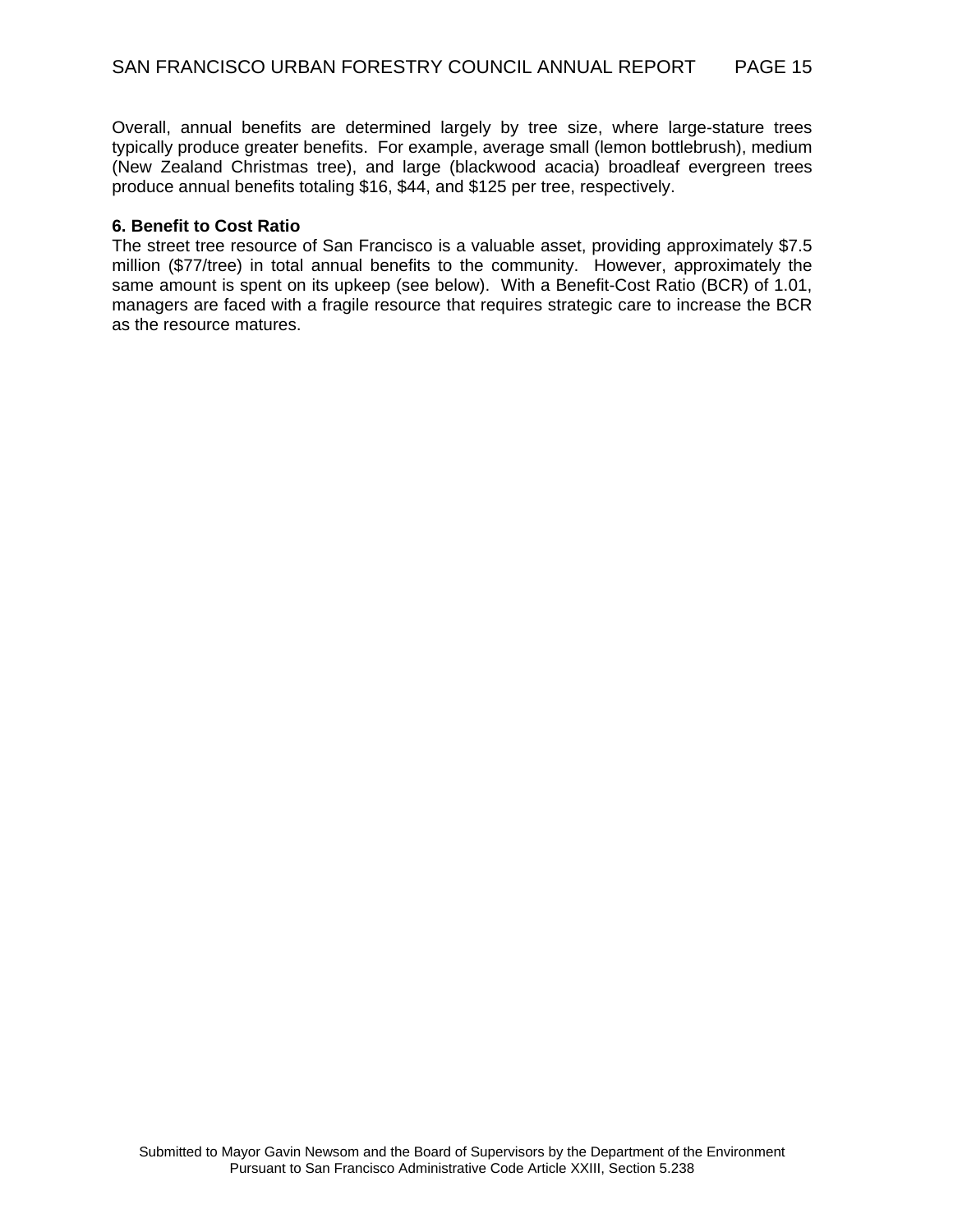## **III. Urban Forestry Management and Funding:**  *Opportunities and Challenges*

Currently, street trees in San Francisco are comprised of two distinct populations, those managed by the Department of Public Works (DPW) and those managed by private property owners. A significant majority of street trees are the responsibility of private property owners, but the level of care varies greatly. Some property owners actively tend their trees with help from Friends of the Urban Forest (FUF) while other people neglect or damage their trees. The trees in San Francisco's open spaces are managed in part by several other agencies, including Recreation and Parks Department, Golden Gate National Recreation Area, The Port of San Francisco, San Francisco Municipal Railway (MUNI), City College of San Francisco (CCSF), University of California (UCSF), and others. Trees on private property are the responsibility of property owners.

This section provides an overview of the activities, accomplishments and challenges of government agencies and nonprofit organizations working on urban forestry in San Francisco, based on information that participating agencies and organizations provided for this report.

| Department of Public Works, Bureau of Urban Forestry (BUF) | Page 17 |
|------------------------------------------------------------|---------|
| Recreation and Parks Department (RPD)*                     | Page 19 |
| Golden Gate National Recreation Area (GGNRA)               | Page 20 |
| Department of Public Health                                | Page 21 |
| The Port of San Francisco                                  | Page 22 |
| San Francisco Planning Department*                         | Page 23 |
| San Francisco Public Utilities Commission (PUC)            | Page 24 |
| San Francisco Municipal Transportation Agency (SFMTA)      | Page 24 |
| San Francisco Unified School District (SFUSD)              | Page 25 |
| University of California, San Francisco                    | Page 26 |
| San Francisco Airport (SFO)                                | Page 27 |
| Friends of the Urban Forest (FUF)                          | Page 28 |
| California Department of Forestry and Fire (Cal Fire)      | Page 30 |

\* These agencies did not participate in this year's survey. Reports on these agencies were created using alternate sources of information, described at the beginning of each section.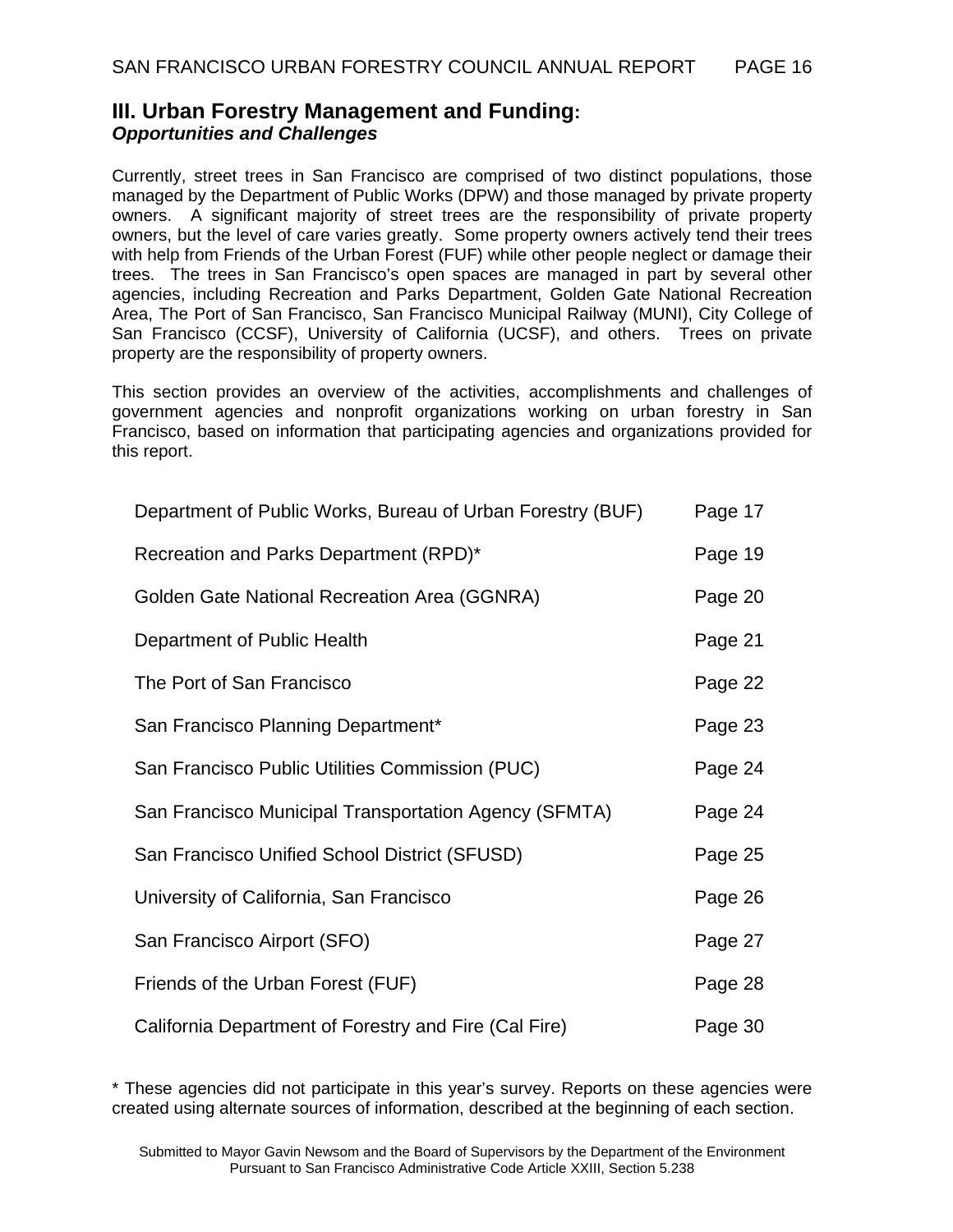# **Department of Public Works, Bureau of Urban Forestry (BUF)**

### *Total bureau budget:* **\$8,821,030** *Total urban forest budget:* **\$4,914,445**

The Department of Public Works, Bureau of Urban Forestry has jurisdiction over all trees in the public right of way and actively manages about 40,000 trees.

BUF's six major programmatic activities associated with urban forestry are:

- 1. Tree planting and establishment
- 2. Tree maintenance and emergency response
- 3. Issuing tree planting and removal permits, and sidewalk landscaping permits
- 4. Tree and sidewalk inspections and evaluations
- 5. Landscape maintenance
- 6. Sidewalk maintenance around trees

These 6 programmatic activities are divided between three working groups: Trees, Landscape, and Cement. Each group has three class I supervisors, and one class II supervisor who develop plans for the group with input from the Urban Forester, Assistant Superintendent, and Superintendent.

Currently the Department has a total of 145 staff working for the Bureau of Urban Forestry. However, this includes numerous part-time or temporary employees, as well as a significant number of staff in the cement shop; it is important to note that though the cement shop is housed within the Bureau of Urban Forestry they also perform work that is not Urban Forestry related. There are only 12 full time arborists for tree maintenance work, 3 positions for inspections of trees and all permit issuance, and 10 full time watering and young tree establishment staff.

#### **Tree maintenance and planting**

From Arbor Day 2007 through Arbor Day 2008, DPW directly planted 648 trees and contracted the planting of 1341 trees. About 40,000 street tree locations are maintained and planted by DPW Arborists, Laborers, and Environmental Service Workers. Maintenance includes pruning and removal. Planting includes weekly watering, weeding and adjusting stakes to ensure survival until trees are established. Tree crews also provide services to other agencies through interdepartmental work orders.

#### **Landscape maintenance and installation**

There are over 200 acres of landscaped medians, other right-of-way locations, and civic plazas that are maintained by crews of Gardeners, Laborers and Environmental Service Workers. Maintenance includes trash pickup, weeding, hedging and pruning, and irrigation as needed. Landscape installation includes planting, installation of irrigation systems, weed fabric and mulch. Landscape crews also provide services to other agencies through interdepartmental work orders.

#### **Inspection, permitting and education**

DPW is responsible for processing all permits for street tree planting and removal, as well as significant and landmark tree removal and sidewalk landscaping permits, and inspection for tree maintenance and sidewalk repair needs. The Urban Forester and Arborists inspect locations, update and track databases for tree work and permits, distribute educational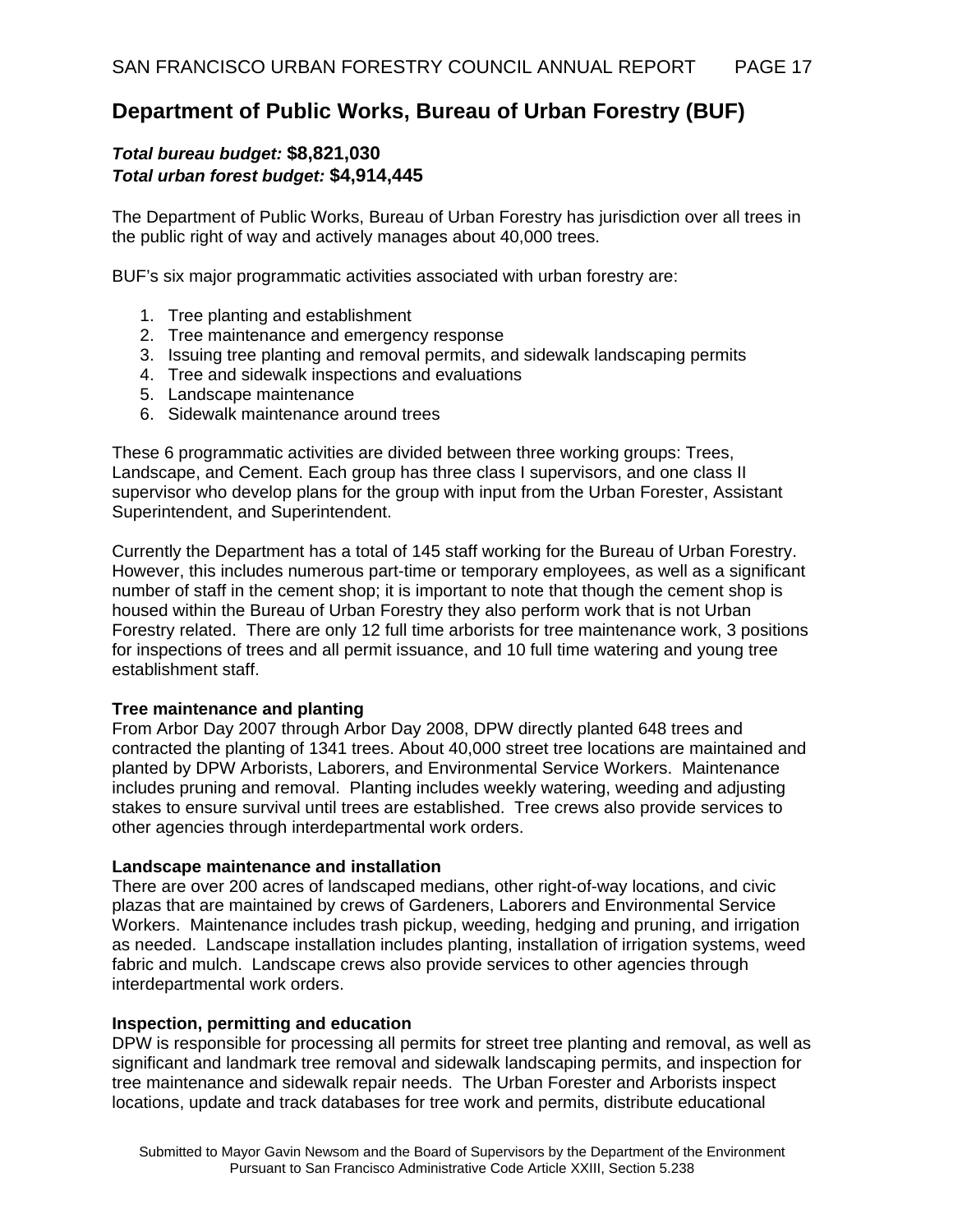materials, and attend community meetings to better inform the public and decision makers regarding street tree maintenance and planting.

#### **Sidewalk repair**

DPW crews of Cement Masons, and Laborers repair sidewalks lifted by tree roots of DPWmaintained street trees. Cement crews also provide services to other agencies through interdepartmental work orders.

DPW is required to implement and enforce multiple municipal, state and federal codes.

- Article 16 of the Public Works Code, which includes permitting for street tree planting and removal, and enforcing fines for tree damage and unauthorized removals.
- California State Title 24 and the American with Disabilities Act (ADA) requirements regarding pedestrian accessibility of sidewalks in regard to street trees and tree related sidewalk damage.
- Planning Code Section 143 requiring a street tree for every 20 feet of sidewalk in certain land use and permit situations.
- DPW Order 169,946 and ISCOTT guidelines for street tree placement and maintenance.

#### **Funding**

The DPW urban forestry budget comes from a variety of sources including the city's general fund, sales tax from Prop K, state gas tax, and fees and fines. In fiscal year 2007-2008, BUF received:

| Source                                                          | Funds                  |
|-----------------------------------------------------------------|------------------------|
| General Fund for planting and maintenance                       | \$1,472,306            |
| Sales Tax (Prop K) for planting and maintenance                 | \$974,000              |
| Sales Tax (Prop K) for sidewalk repairs                         | \$768,139              |
| Gas Tax for tree maintenance                                    | \$1,700,000            |
| In-lieu fees for trees not planted and fines for damaging trees | \$30,000 (anticipated) |

BUF's fiscal year 2007-2008 urban forestry related activities funding use:

| Use                             | Funds       |
|---------------------------------|-------------|
| Tree planting and establishment | \$1,529,566 |
| Mature tree maintenance         | \$2,674,000 |
| Sidewalk repairs                | \$768,139   |

Additional expenses relating to the operation and overhead portion of staffing hours dedicated to tree inspection and evaluation was not itemized.

#### **Challenges**

The main challenge is securing reliable and adequate funding sources for maintenance of street trees and landscaped medians to ensure proper levels of long-term maintenance. BUF would like to reduce the years between routine maintenance to three years and would like to see the City assume care for all trees in the public right of way. BUF currently lacks the funding to provide the level of care to the trees under their jurisdiction that they would like to be able to and are concerned that they do not have the staffing levels necessary to assume the care of the tree planted in the ongoing Trees for Tomorrow campaign, which will result in a total of 25,000 tree planted in the city over a five year period ending in 2010. BUF requires two and a half times their current arborist staff of 12 to care for these additional trees as well as an increase to their tree evaluation and inspection staff.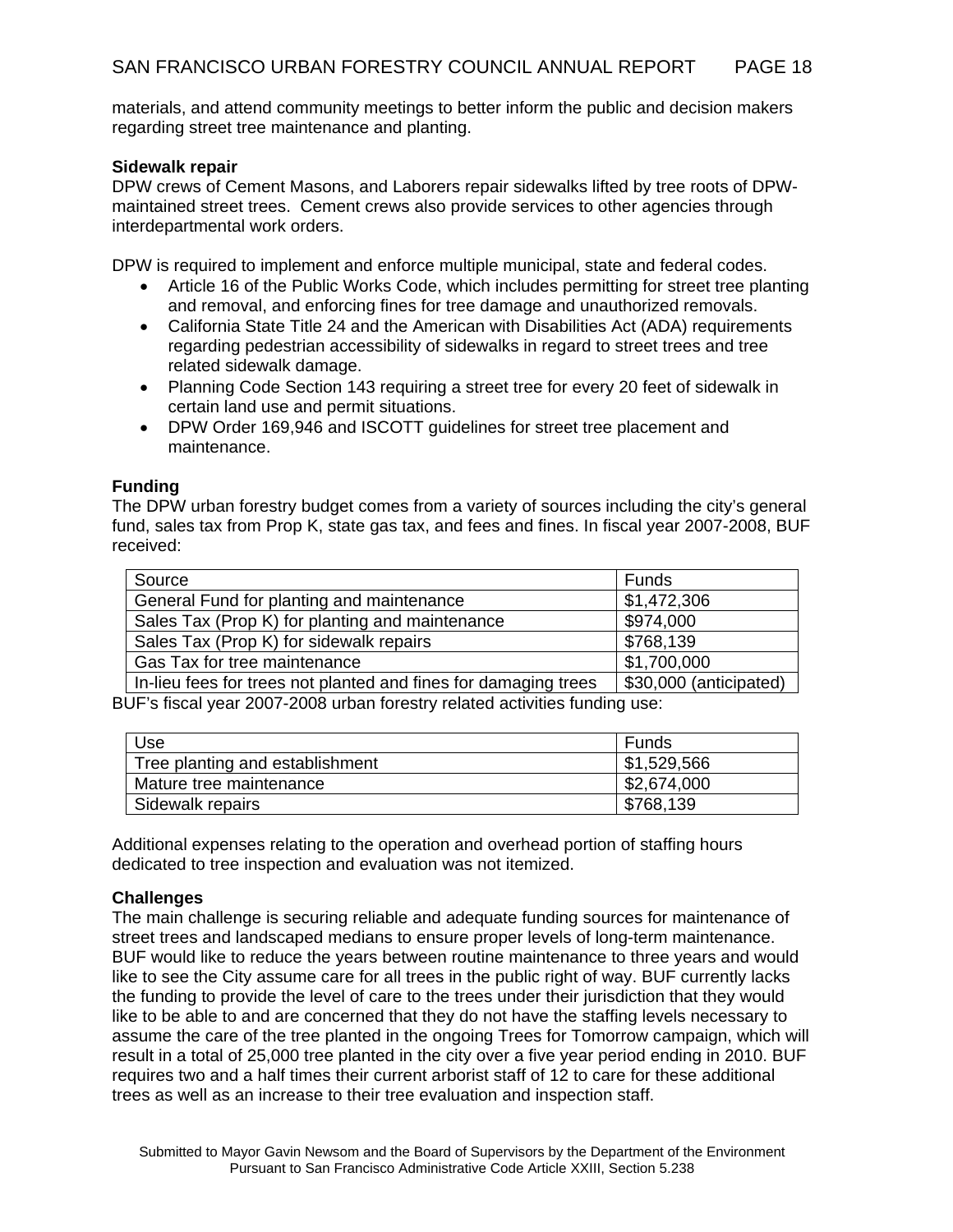## **Recreation and Parks Department (RPD)**

Although the Recreation and Parks Department did not contribute to this year's report, certain information regarding their resources, concerns, and constraints was made available in a presentation at a Board of Supervisors committee hearing on July 3, 2008.

#### **Tree planting and management**

RPD maintains an estimated 100,000 trees in San Francisco. They have performed studies on three sites<sup>[\\*](#page-18-0)</sup>: Stern Grove, Park Presidio, and Washington Square. These studies assessed a total of roughly 2,400 trees. At the meeting, the RPD representative cautioned that assessment studies are useful for a limited span of time following their completion. If the necessary resources to create an action plan and perform work based on the information that an assessment study provided weren't available, the study would have little use value.

RPD currently has 32 dedicated tree care staff broken into 5 crews: three tree care crews and two reforestation crews. The tree care crews are comprised of a supervisor, two or three climbers, and a laborer. The reforestation crew assigned to Golden Gate Park has a supervisor and seven other staff, while the Neighborhood Parks reforestation crew has a supervisor with four additional staff members.

#### **Funding**

Voters passed the Clean and Safe Recreation and Parks General Obligation bond earlier this year. This bond has a set aside of four million dollars for urban forest work, which will be made available to RPD after two bond sales; one in August of 2008 and one at the end of 2009.

#### **Challenges**

 $\overline{a}$ 

Recreation and Parks does not have adequate staffing to properly manage their trees. Each member of the tree care crews is needed to operate the crew safely and effectively. If one member of a crew is unable to work due to sickness or other leave, the crew may not be able to work on trees that day. To address this, RPD would need to increase the size of each crew to ensure that they are able to adhere to their work schedules regardless of a staff member's absence. Additionally, RPD reported unmet equipment needs.

<span id="page-18-0"></span><sup>\*</sup> The Botanical Gardens at Strybing Arboretum, which is located on RPD land, reports that they have also completed an assessment report of all trees in the area they manage.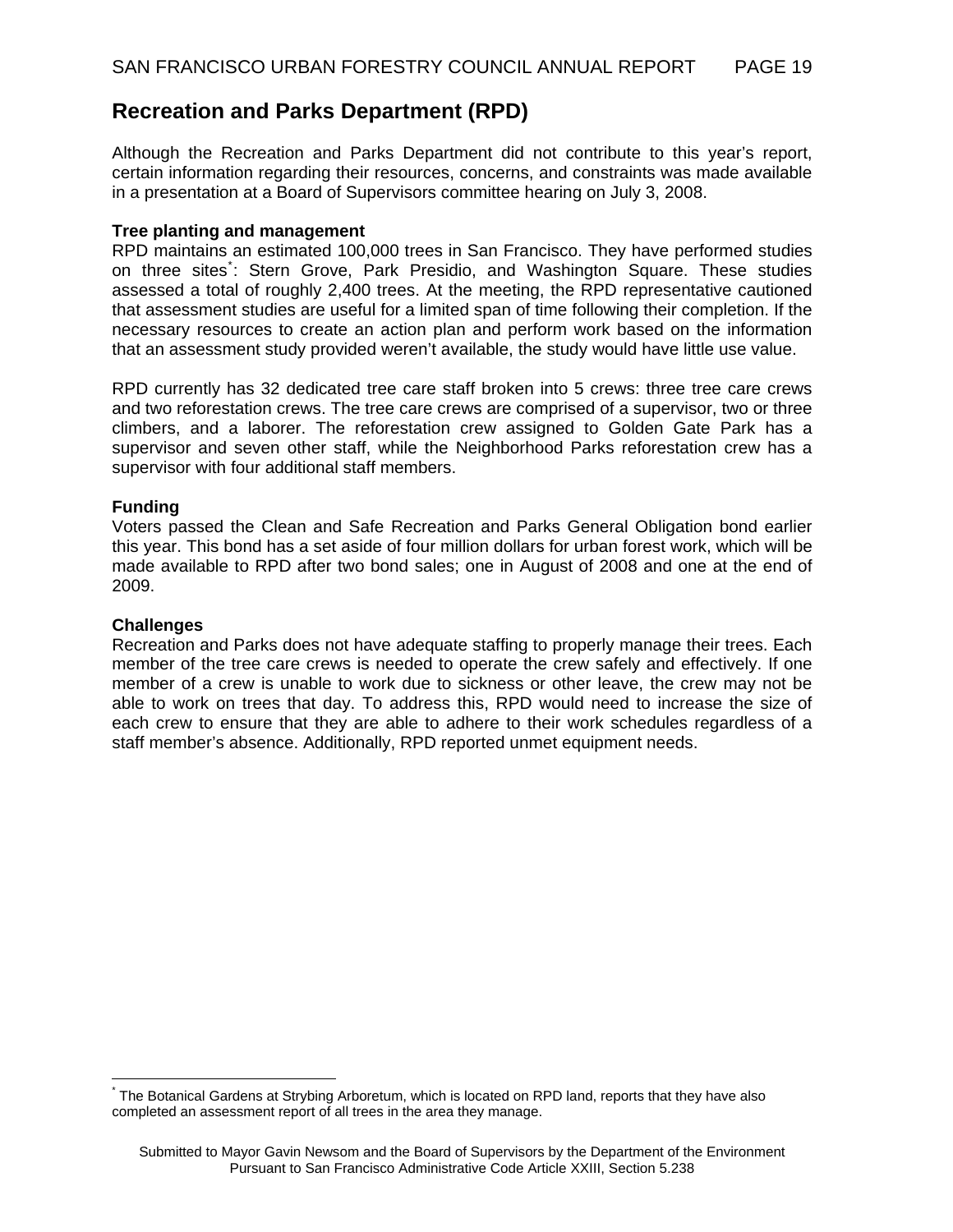## **Golden Gate National Recreation Area (GGNRA)**

#### *Total urban forest budget:* **\$30,000**

The National Park Service manages the Golden Gate National Recreation Area. This 2675 acre area encompasses Fort Mason, Presidio Area A (coastal), Land's End, Sutro Heights Park and Fort Funston. As a federal agency, GGNRA is required to complete project planning under NEPA, the National Environmental Policy Act.

#### **Tree planting and maintenance**

GGNRA's urban forestry work is currently focused on emergency tree care, which is assigned as needed to groundskeepers and trail crew workers.

#### **Funding**

Golden Gate National Recreation Area has a \$30,000 budget for urban forest management in San Francisco. In fiscal year 2007-2008, GGNRA required \$20,000 for emergency tree care, routine care, and special projects. An Additional \$10,000 was dedicated to public programs.

#### **Challenges**

GGNRA has no dedicated urban forestry staff or funds for professional tree management services. Their greatest concern is lack of funds for proper management of trees in their jurisdiction. A specific concern is the aging stands of Monterey Pine and Monterrey Cypress that require attention in the form of thinning, pruning, and replacement. Ability to hire a crew of 2-4 dedicated tree workers would be a good start to proper stewardship of the trees on their lands.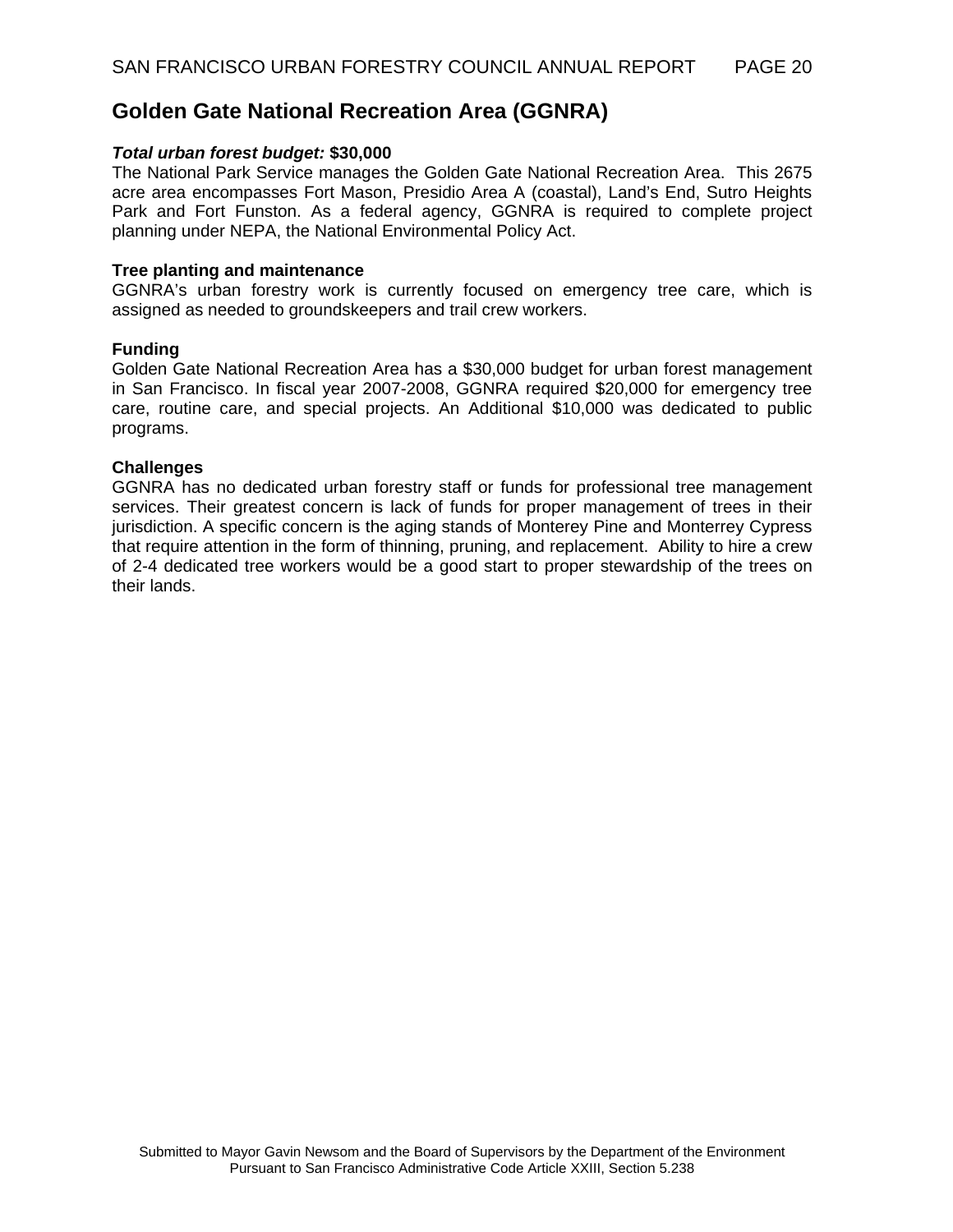## **Department of Public Health**

The Department of Public Health did not participate directly through the greater administrative body, though two individual facilities choose to participate.

### **Laguna Honda Hospital (LHH)**

#### *Total urban forest budget:* **\$20,000**

The Laguna Honda Hospital is located at the approximate geographic center of San Francisco on 62 acres; roughly half of this area is open space. The 1200 bed hospital has provided long-term care for over 135 years and is surrounded by aesthetically appealing mature vegetation. At present, the vegetation at LHH is comprised of eucalyptus forest, grasslands, manicured lawns and horticultural plantings. The hospital maintains approximately 3,000 trees, 80% of which are located in open space areas. The hospital campus offers safe and beautiful trails to staff and the public, which are accessible by mass transit and private vehicles. The hospital is required to issue Environmental Impact Reports.

#### **Funding**

Tree work is generally focused on emergency tree care. LHH contracts with the Recreation and Parks Department to manage the majority of the care provided to their trees; typically contracting one week of full time work for one RPD crew per year costs LHH \$20,000- \$25,000.

#### **Challenges**

The greatest need is manpower and funding to maintain existing trees and improve open space. Mature trees, particularly the large eucalyptus tree groves, are approaching the end of their average life spans. Basic forest management, such as selective thinning and hazardous tree removal would enhance and protect the existing forest and wildlife communities, as well as the recreational experience on the site. In addition, there are many ecological restoration possibilities for the woodland, grassland and creek areas. Historically, this area (Florida Valley) supported a creek and riparian habitat. Possible projects range from small and inexpensive to large and costly. Finally, trail improvements could include linkages between disconnected trails, additional landscaping, signs and/or paved surfaces. LHH trees require professional evaluation and future planning efforts, though the hospital lacks the expertise and financial resources to do so. LHH estimates that they would need \$200,000-\$300,000 to properly manage their trees.

### **General Hospital (SFGH)**

General Hospital comprises a total of 23 acres, with trees located throughout.

#### **Tree planting and maintenance**

SFGH has two full-time garden staff and three as needed garden staff; they contract large tree work with BUF and assign garden staff to perform work on smaller trees as needed.

#### **Challenges**

Gardener staffing levels are inadequate and there are no arborists on staff. In the past, the hospital has had 7 gardening personnel. Though the management area has not decreased, the number of staff has.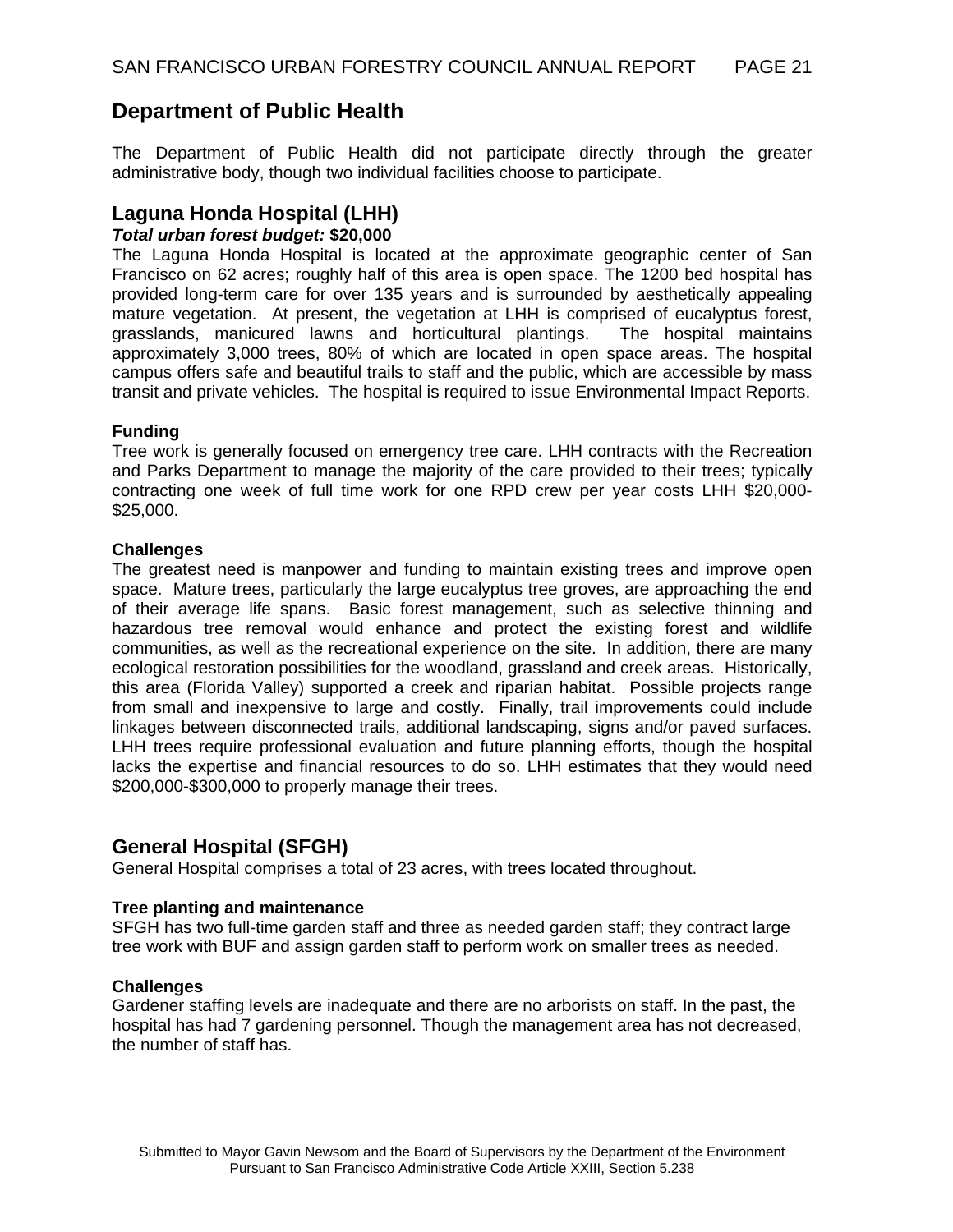# **The Port of San Francisco**

The Port of San Francisco is responsible for managing 7.5 miles of the San Francisco shoreline stretching from Hyde Street Pier in the north to India Basin in the south. The Port's responsibilities include promoting maritime commerce, navigation, fisheries, restoring the environment and providing public recreation. Within the Port's management framework, the Maintenance Department is responsible for the care of all street and park trees within the Port's jurisdiction.

The Port adheres to the following policies

- 1) City and County of San Francisco, Department of the Environment Integrated Pest Management Program (Legislation Chapter 39, Section 39.6)
- 2) Bay Conservation Development Commission Guidelines Objective number 3
- 3) Department of Public Works Bureau of Urban Forestry Tree planting and removal Policies 169 and 946.

Also note: Bay Conservation Development Commission Regulation Number 3 mandates that large trees (over 20 ft tall) cannot obstruct the view of park waterfront.

#### **Tree planting and maintenance**

The Port has two gardeners on staff; one of the gardeners is a certified arborist. The Port contracts with DPW for major tree work including evaluating tree condition, recommending tree removals as needed, recommending species for planting, and providing general pruning and maintenance services as required.

#### **Funding**

The Port Authority did not provide urban forestry budget information for fiscal year 2007- 2008.

#### **Challenges**

Port of San Francisco trees and vegetation face severe health challenges. Considering the harsh environment, especially along the south waterfront, most trees planted cannot survive the winds, sea salt, pollution, lack of irrigation, and vandalism. The Port would like to develop an urban forestry plan that includes pruning, watering and planting cycles. The acquisition of additional staff, materials and supplies is necessary to support urban forestry and greening related activities.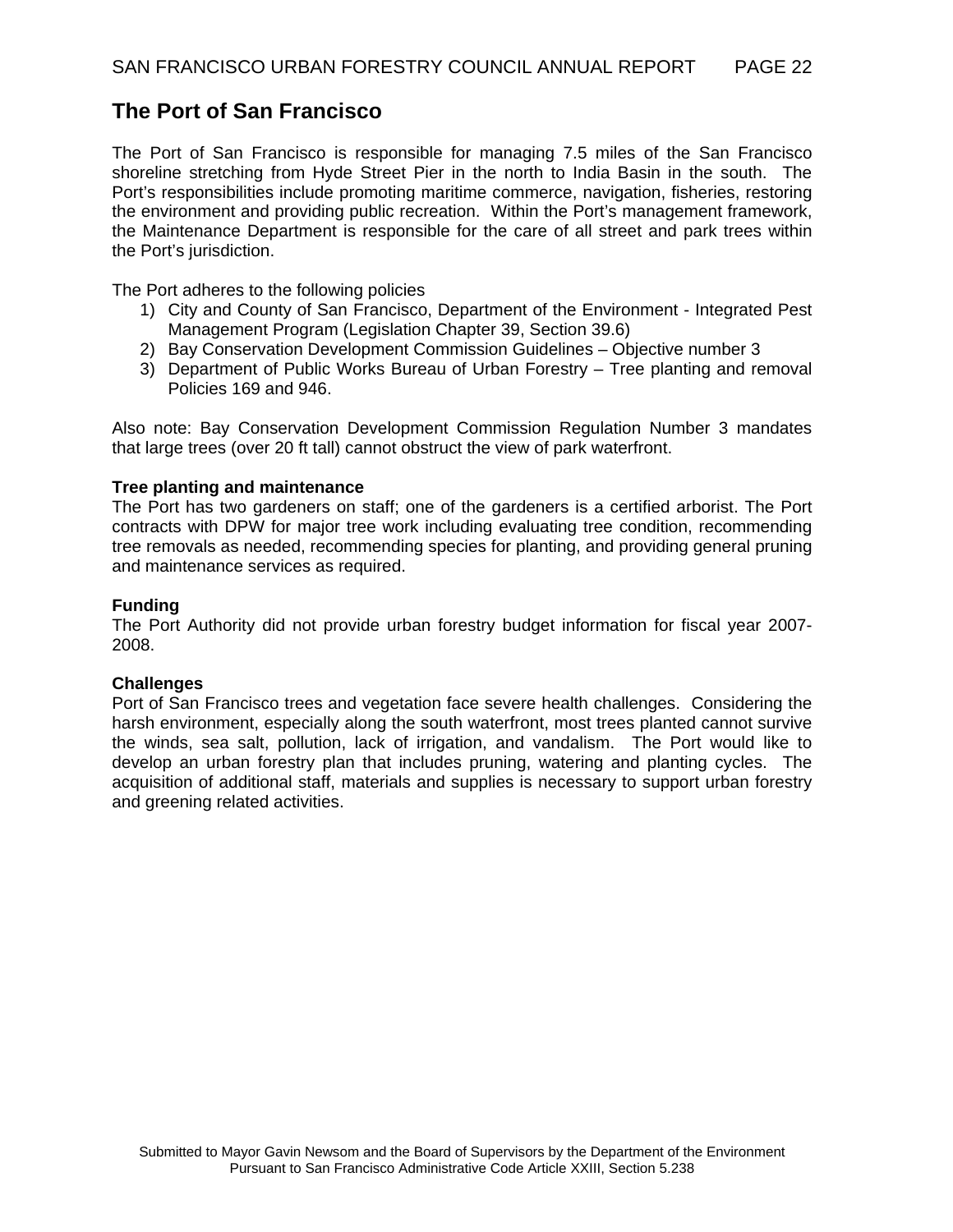## **San Francisco Planning Department**

Although the Planning Department did not contribute to this year's survey, we have included some information from the most recently submitted *Annual Urban Forest* report, with minor additions.

The San Francisco Planning Department's mission is "To guide the orderly and prudent use of land, in both the natural and built environments, with the purpose of improving the quality of life and embracing the diverse perspectives of those who live in, work in, and visit San Francisco." While the department does not directly plant or maintain the urban forest, this resource is key to much of their work.

#### **General Plan and Policy Development**

The Planning Department maintains and administers the city's General Plan, which identifies community objectives upon which some level of consensus has been reached. This document not only outlines these community objectives, but also provides a framework for decision making when there are conflicting community objectives. The Urban Design Element and the Recreation and Open Space Element contain policy direction specifically concerning the city's urban forest. Many specific Area Plans in the General Plan and Implementation Plans (such as the Downtown Streetscape Plan) articulate the high value of trees in the San Francisco.

#### **Evaluating Development Proposals**

During the course of project application review, the Department considers all aspects of the project; including landscaping improvements and changes to the public right-of-way to ensure full compliance with the City's Planning Code.

#### **Community Planning and Education Initiatives**

The Department is engaged in on-going comprehensive planning that if completed and implemented will provide guidance for the design of the built environment and serve as a catalyst for further investment in the public realm. The Planning Department recently published a draft of the Better Streets Plan and has begun work on an Urban Forest Plan.

#### **Funding**

The Planning Department has no budget for street tree planting or for maintenance, though they are currently involved with two city-wide planning efforts that will affect the urban forest. A draft of the Better Streets Plan was recently completed and is now open for public review and comment; work on the Urban Forest Plan is underway.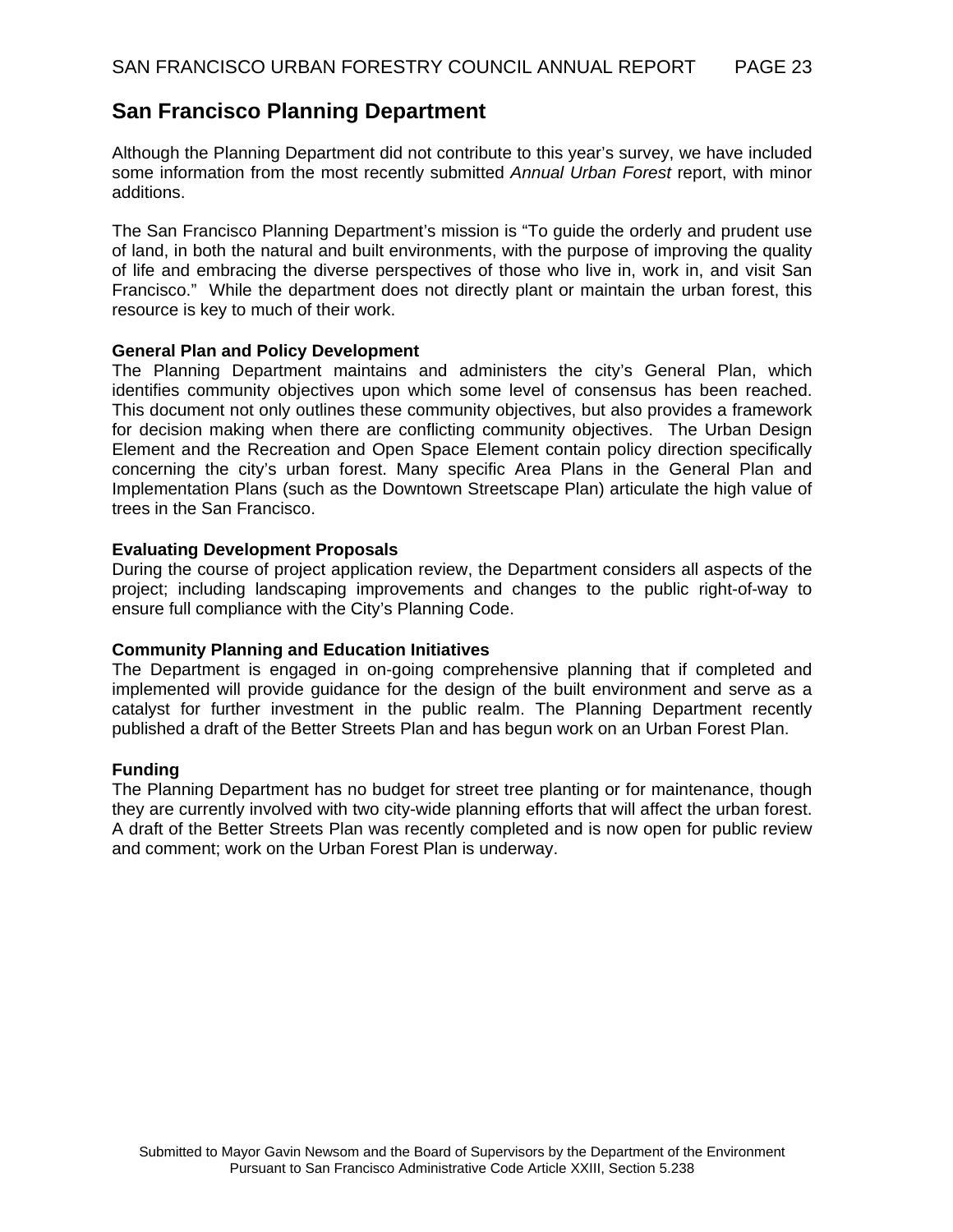## **San Francisco Public Utilities Commission (PUC)**

#### *Total urban forest budget:* **\$329,800**

The Public Utilities Commission maintains approximately 1,000 acres of land in San Francisco.

#### **Funding**

The total urban forest program budget was \$329,800 plus one forester position, and supervisory staff and gardening staff as needed. The PUC works with RPD to maintain trees under their jurisdiction. There are no outside sources of funding.

#### **Challenges**

The PUC doesn't have adequate resources to maintain proper staffing levels. They have one staff position dedicated to urban forest work, who has been on leave since November 2007. The PUC many has aging stands and trees affected by Pine Pitch Canker. They are concerned with tree failure in publicly accessed areas. To begin an appropriate level of maintenance they require a full-time tree crew and equipment.

# **San Francisco Municipal Transportation Agency (SFMTA)**

SFMTA maintains trees in the following public areas: Street trees and landscaped areas adjacent to Muni facilities and rights of way: Forest Hill station, Woods Division Metro, Metro annex, West Portal, Keith Sub-station, Potrero yard, Quintara, Presidio yard, Kirkland yard, Illinois Sub-station, La Playa terminal, Flynn facility, Scotts garage, 700 Pennsylvania Ave, 1580 Burke Ave, Cable car landscape, Carl & Cole landscape area, Geneva –Munich landscape area, J- line landscape area, Russia-landscape Sub-station, Metro Maintenance East (MME) LRV yard, Embarcadero LRV and F-line rights of way.

#### **Challenges**

SFMTA is currently understaffed; in the past they have had four staff with the same workload that two staff positions are now required to do. They are concerned with safety in maintaining clearance of cantenary power lines and with providing young tree care. They are also concerned with coordinating maintenance with other city departments and agencies. They require additional staff and supervisors.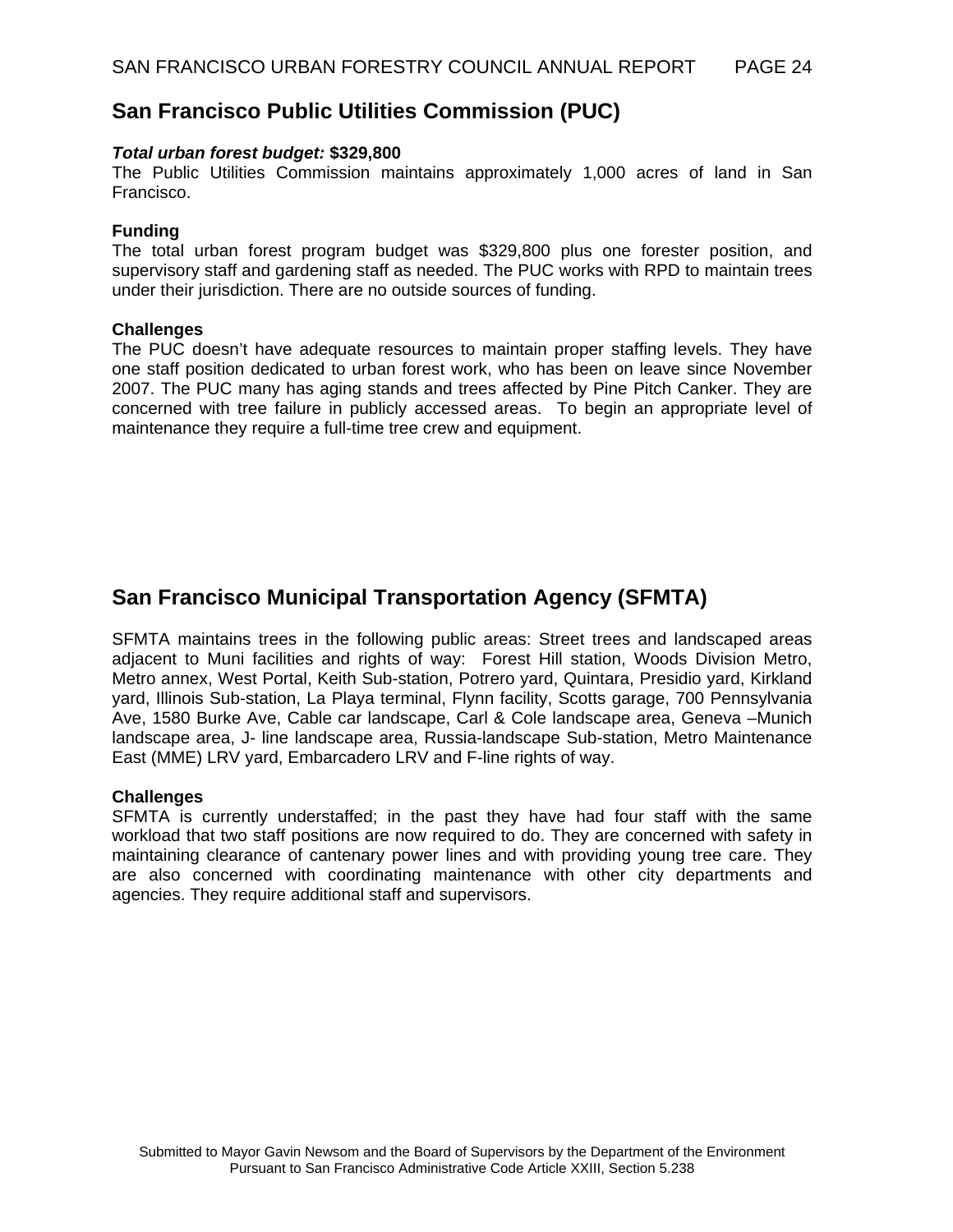## **San Francisco Unified School District (SFUSD)**

#### *Total urban forest budget:* **\$50,000**

The San Francisco Unified School District maintains approximately 430 acres with 2,873 trees at locations throughout the city.

#### **Tree planting and maintenance**

SFUSD's primary tree care goal is to care for their trees in an aesthetically pleasing way that also addresses the needs of safety, accessibility, and visibility; with safety as their highest priority. SFUSD works with Friends of the Urban Forest at the request of neighborhood groups to increase the canopy cover at their sites whenever possible.

#### **Funding**

SFUSD has a static budget of \$50,000 dedicated to urban forestry work. This funding level is inadequate to cover their current needs. To address the care of trees affected by Pine Pitch Canker alone would cost an average \$1,500 per tree for 383 trees with a minimum estimated need of \$400,000.

#### **Challenges**

SFUSD is highly concerned with the safety of trees in their jurisdiction. As noted above, they faced great funding challenges to proper management. Beyond their current staff of 14 gardeners, one truck driver and one manager, they require an additional 16 gardeners, 4 tree climbers, tree crew equipment, an increase in their urban forestry budget to \$100,000, and \$50,000 in other equipment needs.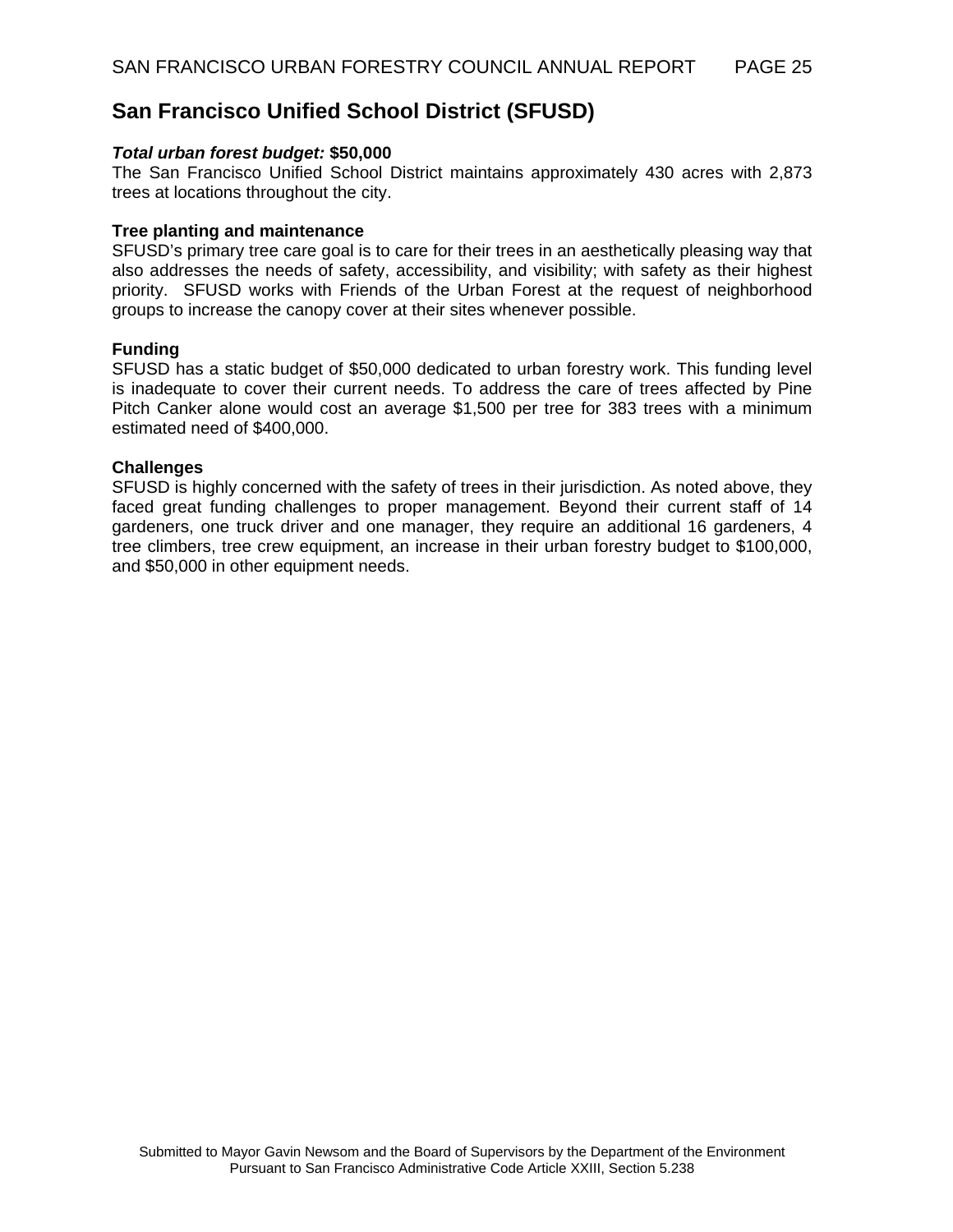## **University of California, San Francisco**

#### *Total urban forest budget:* **\$200,000**

The Facility Management Department is responsible for planting new trees, and pruning and removing hazardous trees and limbs. This is done for public street trees in and adjacent to campus sites, campus open spaces, and Mount Sutro Open Space Reserve.

#### **Tree planting and maintenance**

UCSF identified two primary priorities: removing hazardous trees and limbs in accordance with the Mount Sutro Open Space Management Plan; and planting trees and shrubs at the new Mission Bay campus. Currently, their greatest concern is with the overall health of the eucalyptus forest and with potential for wildfire in this area.

UCSF adheres to three separate policies and guidelines: 1) the Mount Sutro Open Space Management Plan; 2) a street tree removal public notice policy; and 3) Mission Bay Campus Master Plan and Design Guidelines in which landscaping for the new campus is addressed.

#### **Funding**

UCSF receives money from the State of California under the Operations and Maintenance Funding for Grounds Budget and part of this funding is used for tree maintenance.

#### **Challenges**

UCSF has no dedicated urban forestry staff and believes it is not possible to meet sufficient funding levels, even with outside grants, to adequately address hazards from both falling trees and wildfire.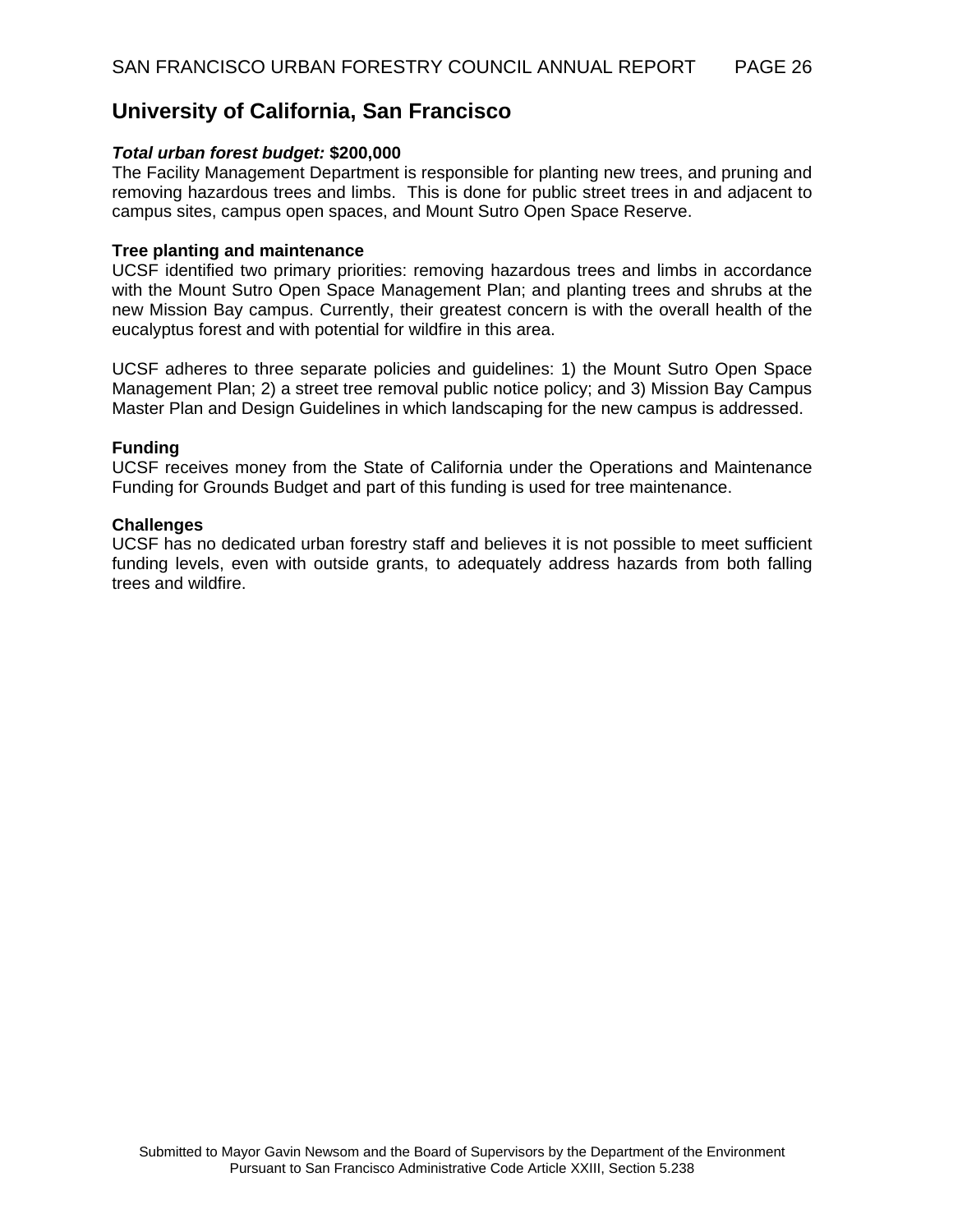# **San Francisco Airport (SFO)**

#### *Total urban forest budget:* **\$20,000**

The current landscape at the airport includes the area directly west of the International Terminal, which is composed mainly of Sequoia sempevirons, Cercis Canadensis, Podocarpus gracilior and various shrubs such as Rhododendron varieties and Carpenteria californica. Additional areas include landscaping on the east side of Route 101 between the Airport entrance roadways and the San Bruno Avenue interchange, the entire cloverleaf area of the interchange and the new Bay Trail landscaping north of San Bruno Avenue.

Other urban forest areas are spread throughout the airport property including a residential area in Millbrae, 6-acre Bayfront Park in Millbrae and the 180 acre site west of Bayshore which is forested with Eucalyptus, Cottonwood, Willow and various other species. This is the environmentally sensitive area that is home to the San Francisco Garter Snake and the Red Legged Frog.

SFO is responsible for over 2,200 trees in approximately 500 acres of variously maintained grounds including, parklands, medians, freeway rights-of-way, wild and/or protected areas and airfields.

#### **Tree planting and maintenance**

The airport's urban forest related activities vary, since the landscaping ranges from well designed, high maintenance locations with irrigation, to natural areas that only require monitoring for disease or hazards and the resulting response. In general the airport oversees its urban forest using pruning and maintenance standards set by the San Francisco Urban Forestry Council. SFO currently has 19 full-time garden staff that includes urban forestry related activities in their daily work schedules.

#### **Challenges**

In the past, SFO contract work needed on their large trees to DPW. DPW's current work load and staffing levels do not allow them to continue to provide service to SFO, who must now seeks outside contracting partnerships to meet this need.

SFO is the only participating organization or agency who reported that they have the resources they need to properly manage the trees and landscaping under their jurisdiction.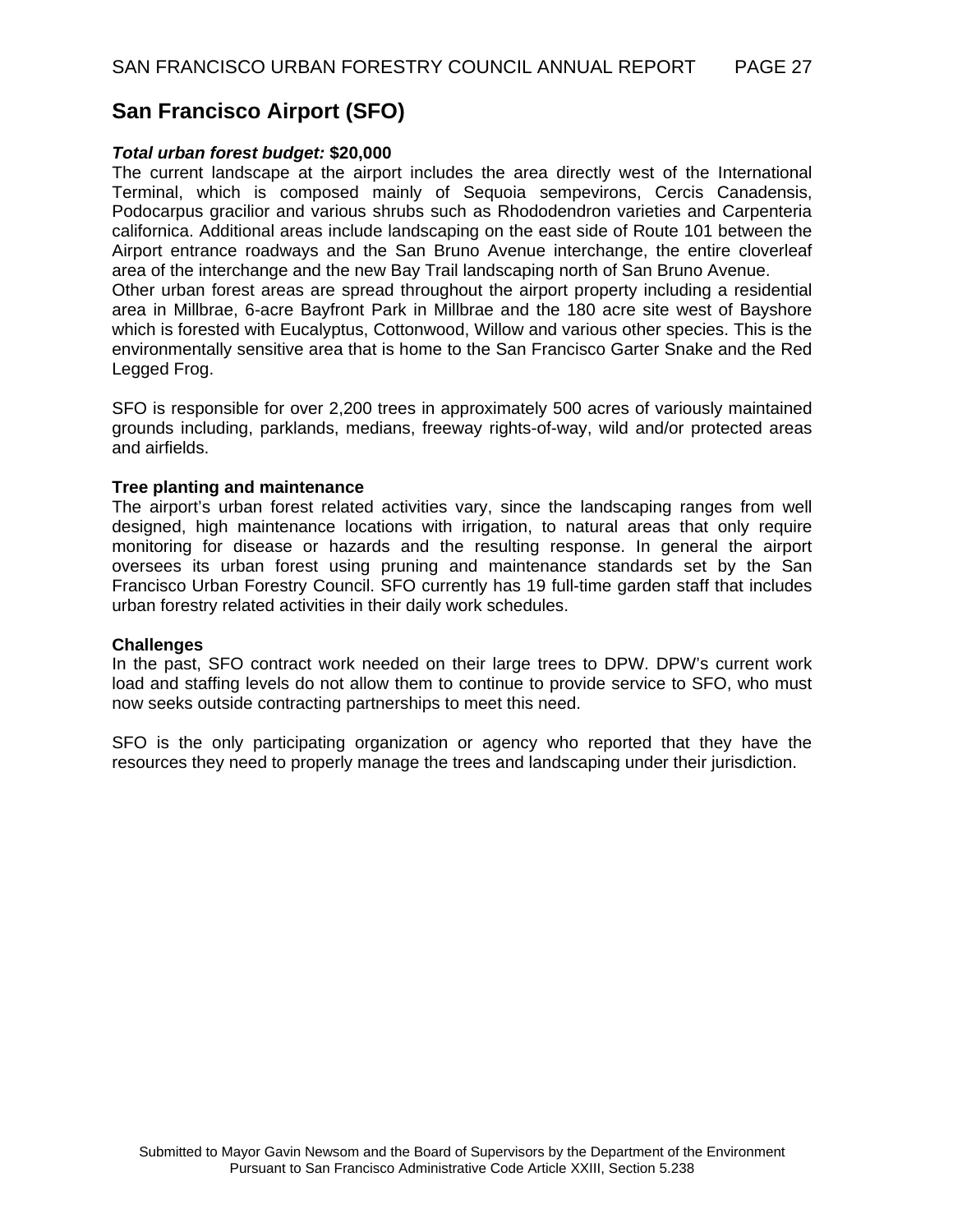# **Friends of the Urban Forest (FUF)**

#### *Total organizational budget:* **\$1,200,000**

Friends of the Urban Forest is a nonprofit volunteer-oriented organization that coordinates neighborhood plantings and provides young tree maintenance, as well as various training and educational programs.

#### **Tree maintenance and planting**

In fiscal year 2007-2008, Friends of the Urban Forest planted 783 trees and tended to 3,800 trees in the public right-of-way. FUF offers technical support and advice to help the individual San Francisco property owners who are responsible for maintaining roughly 2/3 of the estimated 106,000 public right-of-way trees in the city.

In addition to their planting goals, they have other annual responsibilities in relation to the urban forest. FUF is committed to complete the following:

- 783 two-month maintenance visits
- 1,000 eighteen-month maintenance visits
- 1,500 three-year maintenance visits
- 550 emergency tree calls + other random pruning/tree staking visits
- 3,500 tree care reminders (postcard mailings)
- 60 educational seminars & meetings to promote urban forestry
- 8 pruning workshops (open to public)
- 1,500 advice line phone calls
- 15 tree care establishment leaders trained (for community plantings & tree care events)
- 36 members of Youth Tree Care Program (education, training, employment)
- 8 tree tours for the public

#### **Tree basin expansion and sidewalk landscaping program**

FUF requires additional funding to continue its tree basin expansion program, which became very successful in 2007. FUF brings communities together to create sidewalk gardens helping to improve the health of the existing street trees by producing additional planting area around the truck, decreasing current and future sidewalk disturbance. Additional clear benefits include: increased ground water recharge, increased habitat for insects and critters, potential for native SF plant species in street tree under-story, and improving the streetscape for residents and visitors.

#### **Funding**

Friends of the Urban Forest's annual budget is based on the calendar year (January-December 2007), though the individual sources listed below generally correlate with the fiscal year allotments. FUF's 2007 annual budget was \$1,200,000:

| DPW - for street tree programs | 162,000 |
|--------------------------------|---------|
| State of California            | 155,500 |
| <b>Foundation Grants</b>       | 85,500  |
| <b>Corporate Grants</b>        | 185,355 |
| <b>Individual Donations</b>    | 611,645 |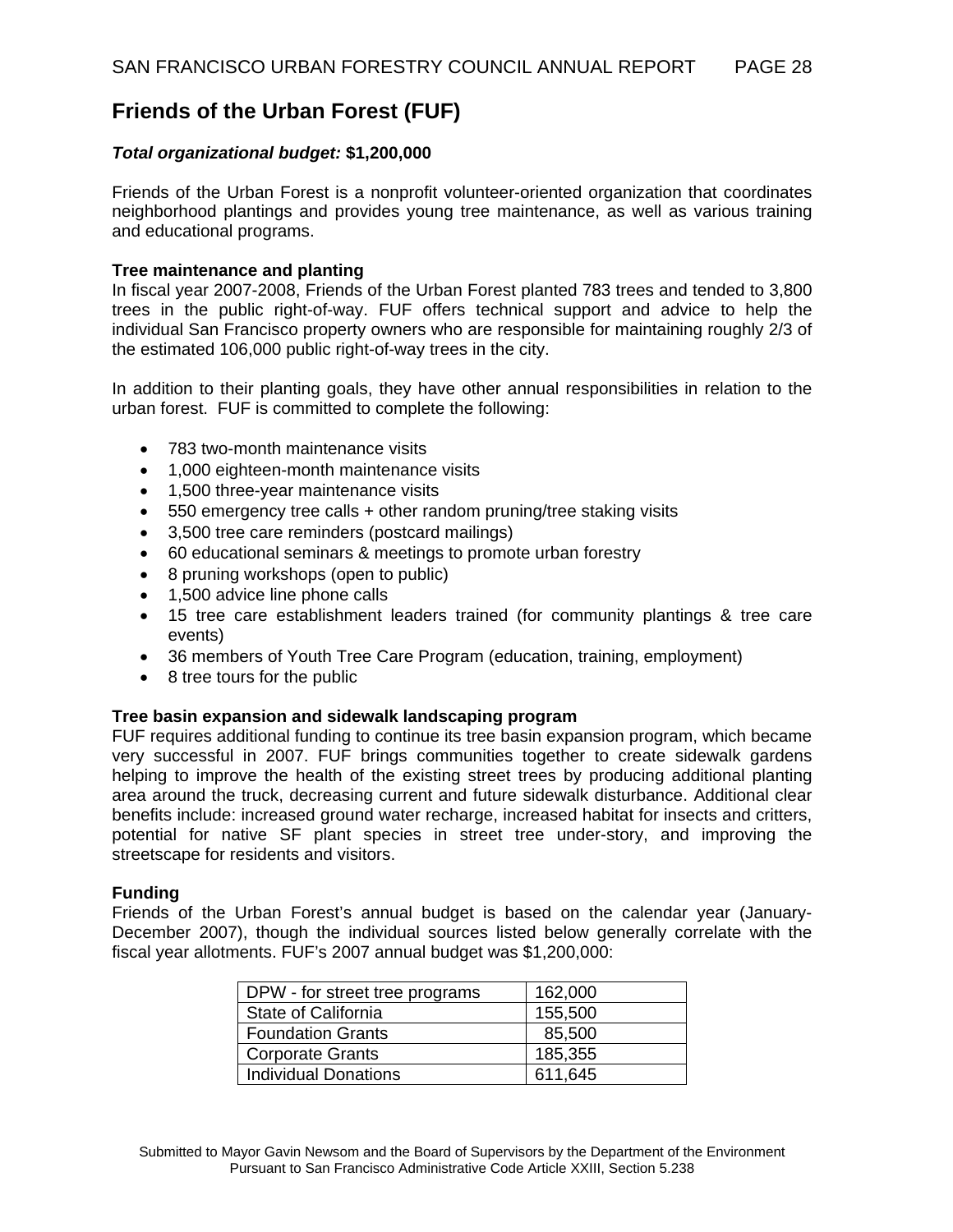#### **Management Challenges**

With the continued loss of municipal funding, Friends of the Urban Forest has had to increase the property owner's cost of planting a tree to \$150.00 per tree. The organization is seeking ways to increase their funding to make it possible for them to reduce the property owner's planting cost to \$75.00 per tree; Lowering the individual per-tree cost of planting may enable expansion of the program in lower-income areas (see I.a.2. Street Tree Distribution: An important environmental justice issue.) Additional funding would also allow for improved tree maintenance efforts, an important concern in consideration of the increased planting efforts of the past two years.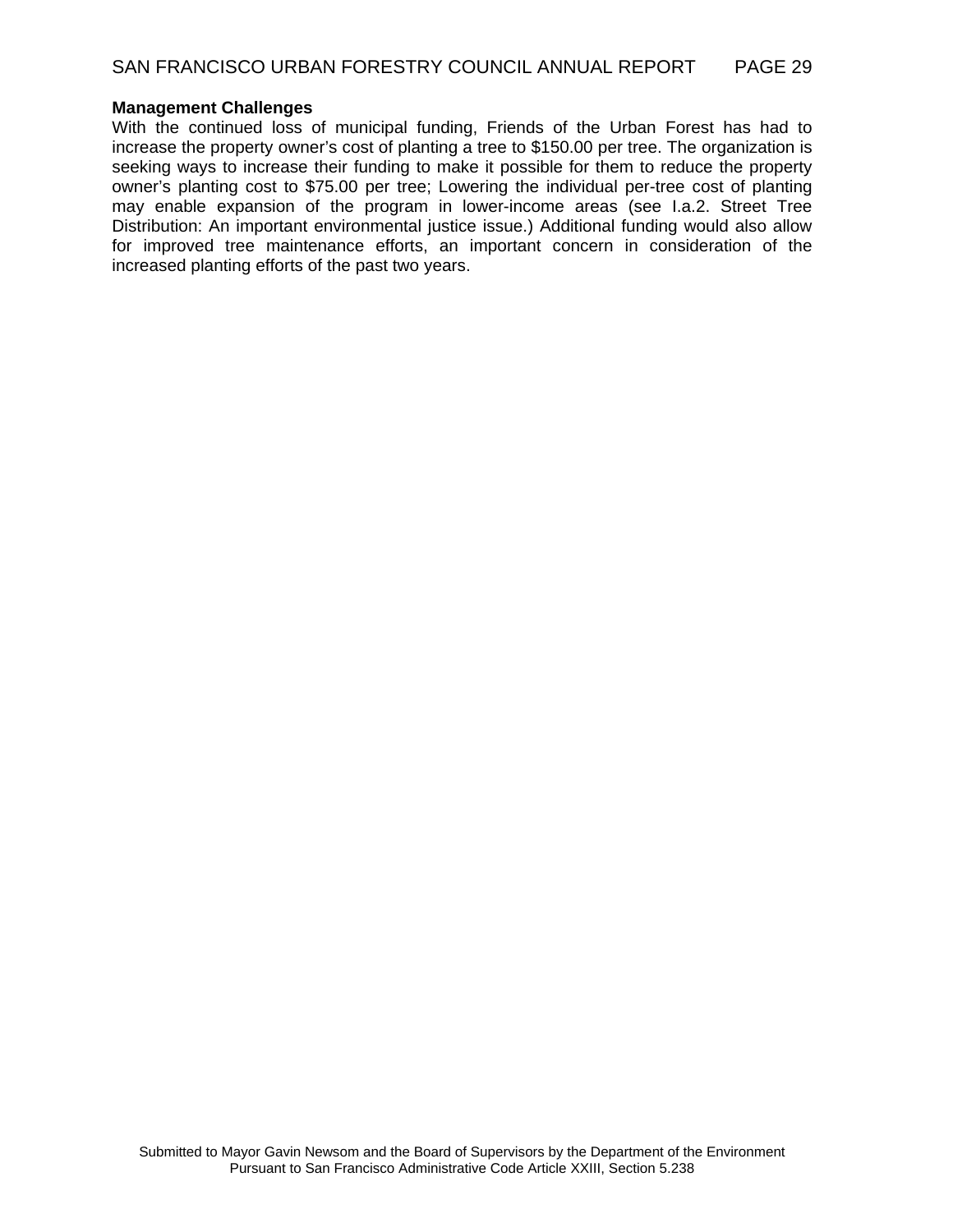## **California Department of Forestry and Fire (Cal Fire)**

The California Department of Forestry and Fire administers Prop 40 and Prop 84 funds. Cal Fire does not directly care for or plant any trees in San Francisco, though they do provide grant funding for tree planting and urban forest research programs and projects to local organizations and stakeholders. Cal Fire currently has open grants worth \$584,890 and a pending grant for \$250,000 that benefits San Francisco's trees.

Cal Fire's greatest concerns address statewide issues and are not necessarily particular to San Francisco: that urban trees are not always considered to be part of a city's infrastructure and that plans to protect trees during development may be inadequate. They are also concerned with the level of care public trees receive, confusions over who is to provide care for public trees, and whether or not the trees within each department's jurisdiction are being properly cared for by that department.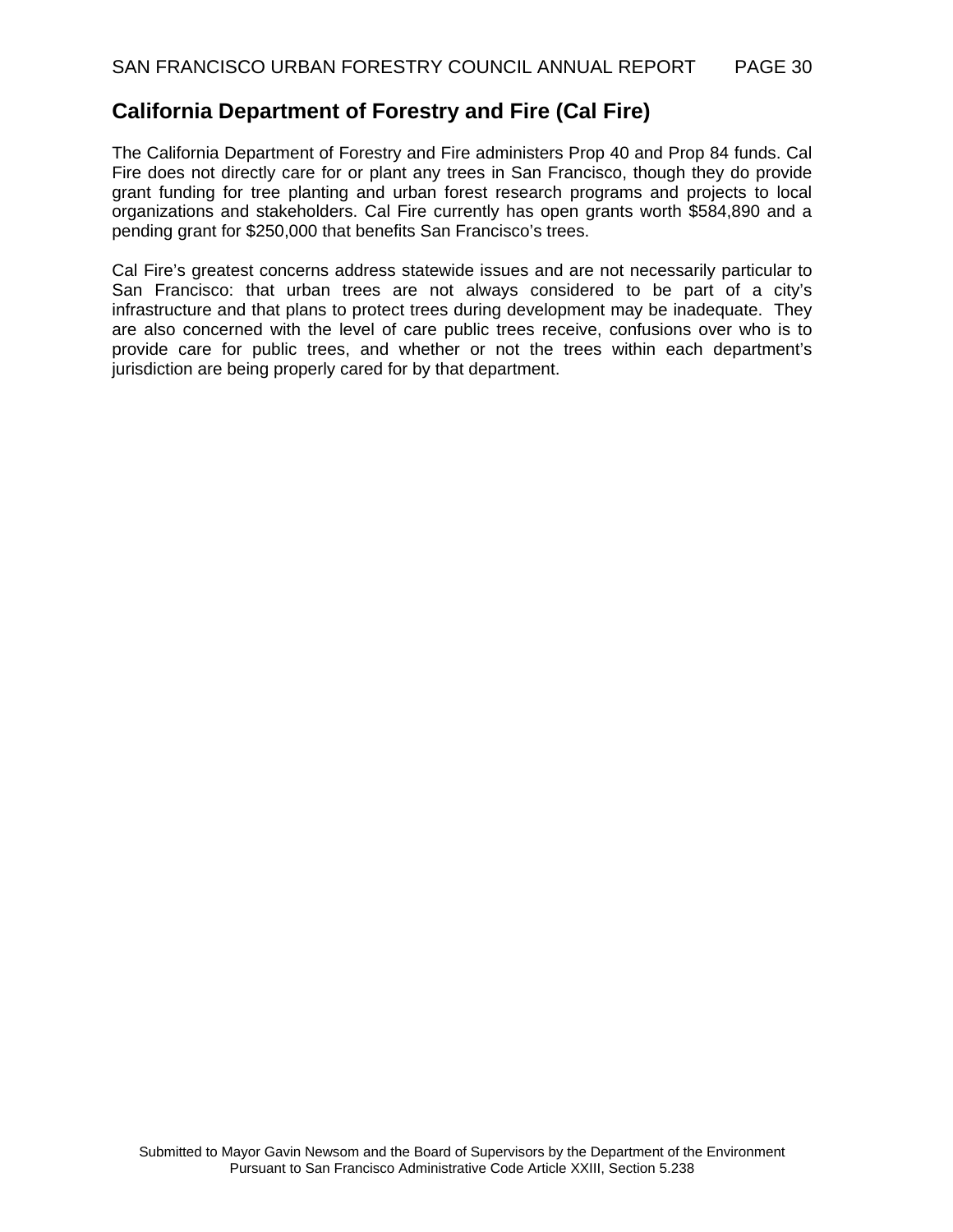# **IV. Urban Forest Policies**

#### **Landmark Tree Ordinance**

In 2006, the Board of Supervisors passed the Landmark Tree Ordinance and the Significant Tree Ordinance.

Significant trees are automatically protected trees on private property that are within 10 feet of the public right of way and have reached one of three size requirements: it is at least 15' tall, it has a canopy of 20' or greater, or it has a DBH of at least 12". Because these trees are of a notable size and are close to the street or sidewalk, even though they are on private property, they require permits to remove.

The Landmark Tree Ordinance allows for the greatest level of protection enjoyed by any tree in the city. Trees are landmarked by the city through passing individual ordinances for each tree after an extensive process that ensures the high value and benefits of each tree for the city. Trees can be nominated by five different sources: the Board of Supervisors, the owner of the property where the tree is growing, the Landmarks Preservation Advisory Board, the Planning Commission, and the heads of city departments and agencies. After a nomination is made, the Urban Forestry Council will hold two public hearings. If the tree is accepted, the Board of Supervisors will also hold a series of public hearings before the ordinance is given to the Mayor to sign. This year, the Landmark Tree Ordinance was amended to create noticing requirements and lengthen the temporary protection period that the trees benefit from during the nomination process. These protections allow civil, criminal, and judicial penalties for non-compliance.

#### **Permeable Landscaping**

The Board of Supervisors passed the Permeable Sidewalk Landscaping Permit in 2006. The ordinance created a method by which individual property owners can increase the green space around their homes by allowing garden installations in sidewalk areas. The Urban Forestry Council recognizes the potential benefits these spaces have for the health and size of the urban forest and have begun work on Council sponsored sidewalk garden project installations.

#### **Pruning Standards**

The adopted professional pruning standards for San Francisco are based on tree care standards developed by the American National Standards Institute (ANSI) and the International Society of Arboriculture (ISA). Research on pruning standards in other cities yielded examples and templates that were applied to the San Francisco standards. Certain concepts are highlighted due to their importance and practicality; for example, 25% is the maximum amount of live foliage to be removed from a tree each year.

An easy to use public pruning brochure with adopted pruning standards information was first published in 2005. Department of the Environment staff created the booklet in consultation with Urban Forestry Council members and Friends of the Urban Forest staff. It includes pruning concepts and instructions, pruning equipment, and the importance of hiring a professional arborist. The document underwent revisions in fiscal year 2007-2008, was reprinted in August of 2008, and is now available in hard copy or on-line through the Department of the Environment.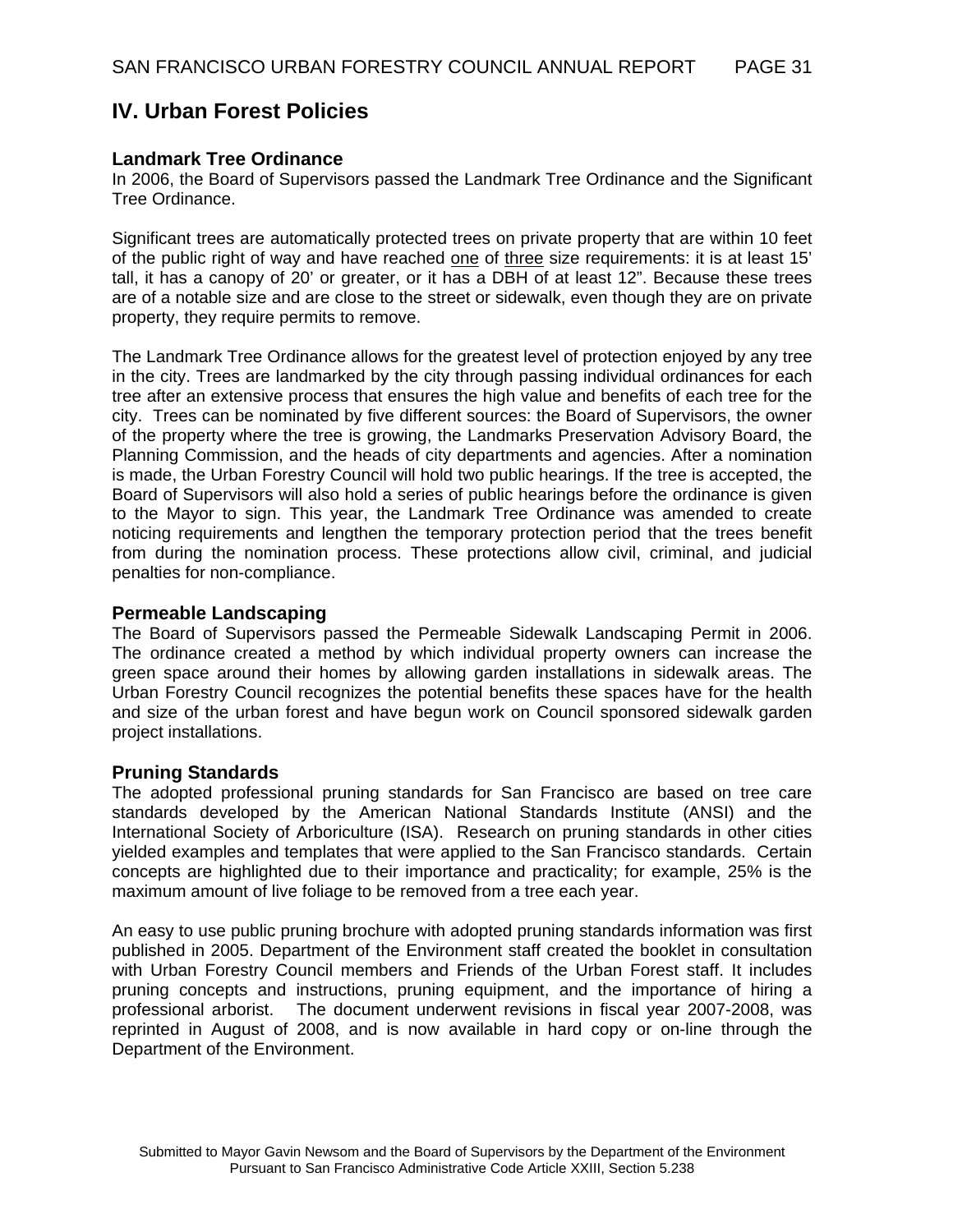### **PG&E Utility Undergrounding**

Pacific Gas & Electric (PG&E) is in the process of moving aboveground utility wires to below street level. One consequence of this process has been the loss of tree planting sites. The installation of sidewalk boxes and underground utility wires has resulted in the loss of potential planting locations due to the minimum distance requirements for allowable street tree planting locations, which were designed to reduce tree/infrastructure conflicts. The addition of these utilities also displaces soil volume for trees. Although this is avoidable, it decreases the number of trees that can be planted in the future. To address this, the Urban Forestry Council and the Board of Supervisors passed resolutions recommending that tree planting sites be preserved during the undergrounding process. Though there were no enforcement details in the Board of Supervisors resolution, but the Department of Public Works (DPW) has the legal authority to direct PG&E on where to place its utilities.

Since the resolutions passed, PG&E has preserved some street tree planting sites and displaced others. The resolution was successful in that many contractors and subcontractors have contacted DPW's Bureau of Urban Forestry for walkthroughs and advice on retaining planting sites; prior to the BOS resolution, few contractors consulted DPW on tree planting sites. Unfortunately, there is no comprehensive information on the number of planting sites preserved and lost.

### **Recommended Street Tree List**

In 2006, the Urban Forestry Council worked with DPW, FUF and private arborists to develop a list of recommended trees for San Francisco, which they then adopted at the end of that year.

This list is broken into three sections:

- The "A" list of proven species choices
- The "B" list of trees, which are good for some locations in the city but not appropriate for all microclimates.
- The "C" list of trees, which are experimental and require further study before a judgment on whether or not they will be good species can be made.

The Urban Forestry Council reviews this list annually and updates it as new information and research becomes available.

### **Better Streets Plan**

A draft of the Better Streets Plan is now available for review and comment. This plan recognizes the importance of including natural elements into the built environment for aesthetic, economic, and safety reasons. As such, the plan recommends many uses for right-of-way tree planting and landscaping. The plan does not detail or discuss species choices related to site specifics, as the forthcoming Urban Forest Plan is expected to address this need. The commenting period for the BSP closes on September 5<sup>th</sup>, 2008.

#### **Urban Forest Plan**

As noted earlier in this document, the Planning Department is leading an effort to update and expand upon the Urban Forest Plan completed by the Urban Forestry Council and submitted to the Board of Supervisors and the Mayor in 2006. Many other city departments are participating. This plan intends to be a working document that will provide guidelines for future planning efforts. It has an expected completion date of early 2009.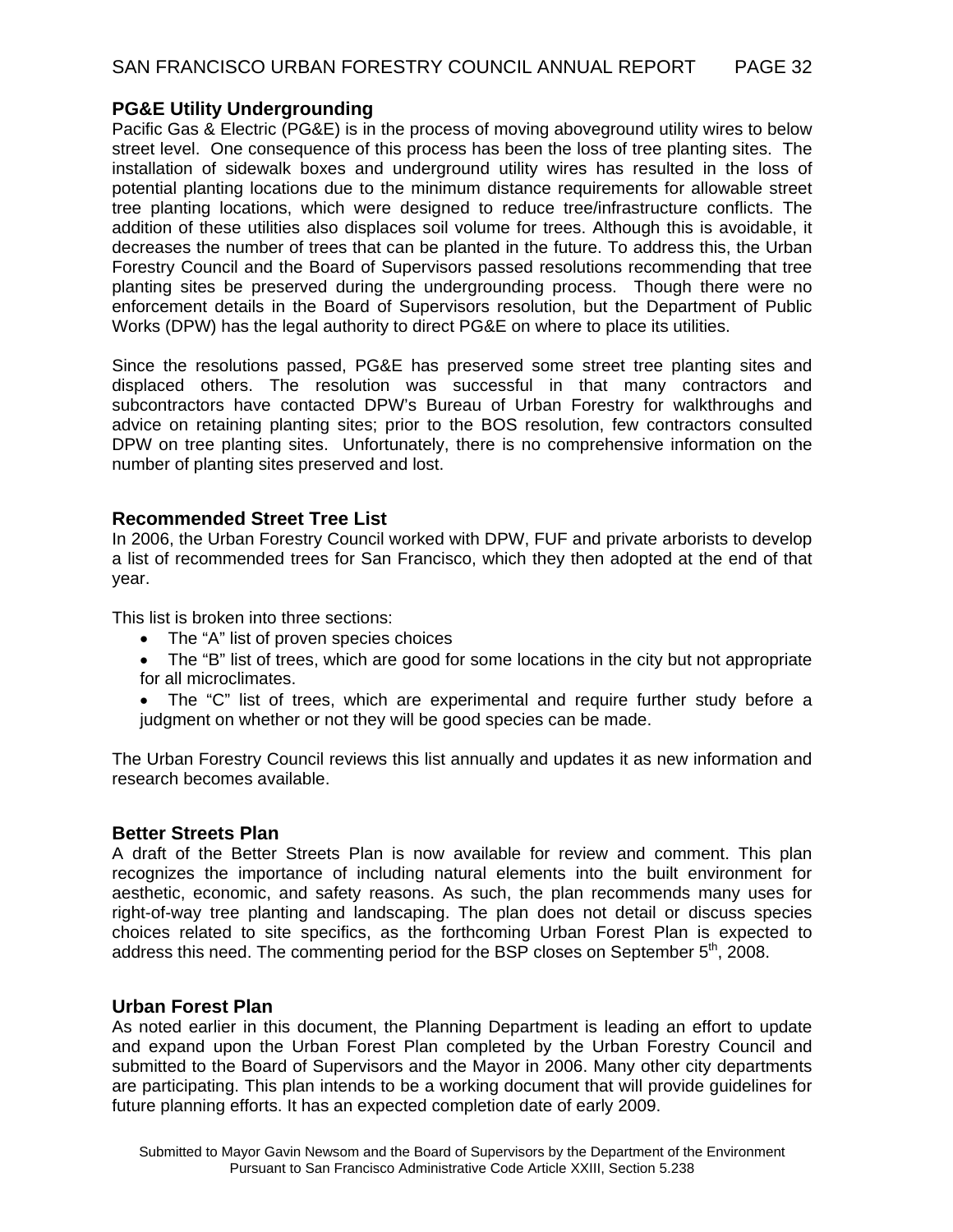#### Works Cited

David Binder Research. 2005. *San Francisco Voter Survey.* 4 pages.

Maco, Scott E., McPherson, E. Gregory, Simpson, James R., Peper, Paula J. and Xiao, Quingfu. 2003. *City of San Francisco, California: Street Tree Analysis*. Center for Urban Forest Research USDA Forest Service Pacific Southwest Research Station c/o Department of Environmental Horticulture University of California Davis and Department of Land, Air, and Water Resources University of California Davis. 115 pages. http://cufr.ucdavis.edu/products/cufr427\_SF%20STA%20Final.pdf

Nowak, D.J., Hoehn, R.E., Crane, D.E., Stevens, J.C., Walton, J.T. and Harte, A. 2005. *Assessing Urban Forest Effects and Values: San Francisco's Urban Forest*. USDA Forest Service Northeastern Research Station: Syracuse. 22 pages.

Sullivan, Michael. May 2004. *Survey of 5 and 10 Year Old Trees Planted by FUF* (Survey Conducted 1997-2001). Unpublished.

Simpson, James R., McPherson, E. Gregory. December 2007. *San Francisco Bay Area State of the Urban Forest Final Report*. Center for Urban Forest Research USDA Forest Service Pacific Southwest Research Station. 81 pages.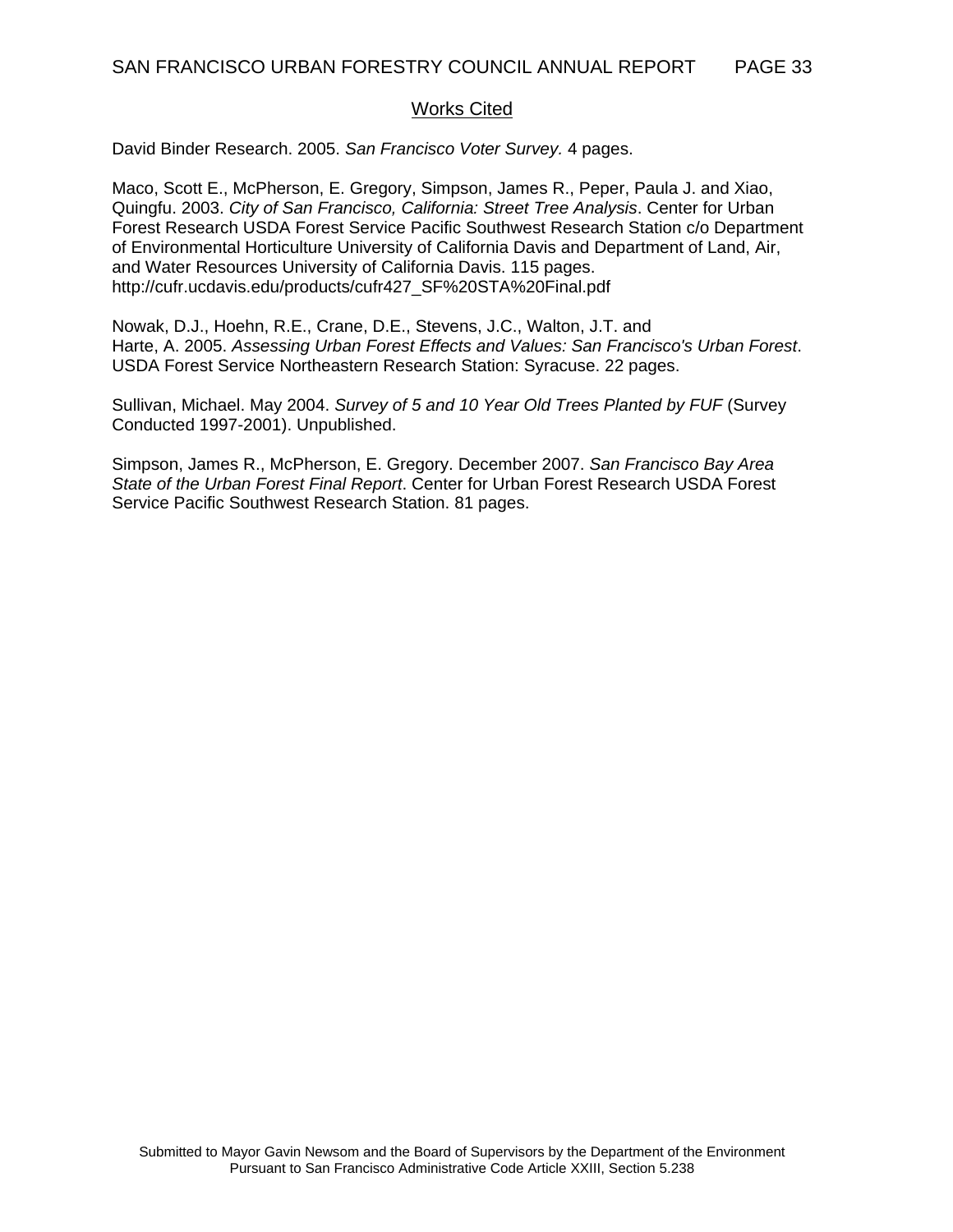# **Appendix I**

# Trees For Tomorrow Program Table of Trees Planted 2004-2008

|                               | Tree Planting Totals to Date* |  |  |  |  |  |  |
|-------------------------------|-------------------------------|--|--|--|--|--|--|
|                               | 2007-2008                     |  |  |  |  |  |  |
| Street Trees Total            | 4280                          |  |  |  |  |  |  |
| <b>Additional Trees Total</b> | 887                           |  |  |  |  |  |  |
| Grand Total 2008              | 5167                          |  |  |  |  |  |  |
|                               | 2006-2007                     |  |  |  |  |  |  |
| <b>Street Trees Total</b>     | 3637                          |  |  |  |  |  |  |
| <b>Additional Trees Total</b> | 2275                          |  |  |  |  |  |  |
| Grand Total 2007              | 5912                          |  |  |  |  |  |  |
|                               | 2005-2006                     |  |  |  |  |  |  |
| <b>Total Street Trees</b>     | 3411                          |  |  |  |  |  |  |
| <b>Additional Trees Total</b> | 1894                          |  |  |  |  |  |  |
| Grand Total 2006              | 5305                          |  |  |  |  |  |  |
|                               | 2004-2005                     |  |  |  |  |  |  |
| <b>Total Street Trees</b>     | 2392                          |  |  |  |  |  |  |
| <b>Additional Trees Total</b> | 2653                          |  |  |  |  |  |  |
| Grand Total 2005              | 5045                          |  |  |  |  |  |  |
| <b>Looking Ahead</b>          |                               |  |  |  |  |  |  |
| Mayor's Goal of 25,000        |                               |  |  |  |  |  |  |
| Trees in 5 years              | 25000                         |  |  |  |  |  |  |
| Trees planted past four       |                               |  |  |  |  |  |  |
| years                         | 21429                         |  |  |  |  |  |  |
| Trees remaining               | 3571                          |  |  |  |  |  |  |

\* Based on reports provided to DPW by the listed departments, agencies, and organizations. Does not include trees reported by SFUSD for this report. See **Appendix II** for more information.